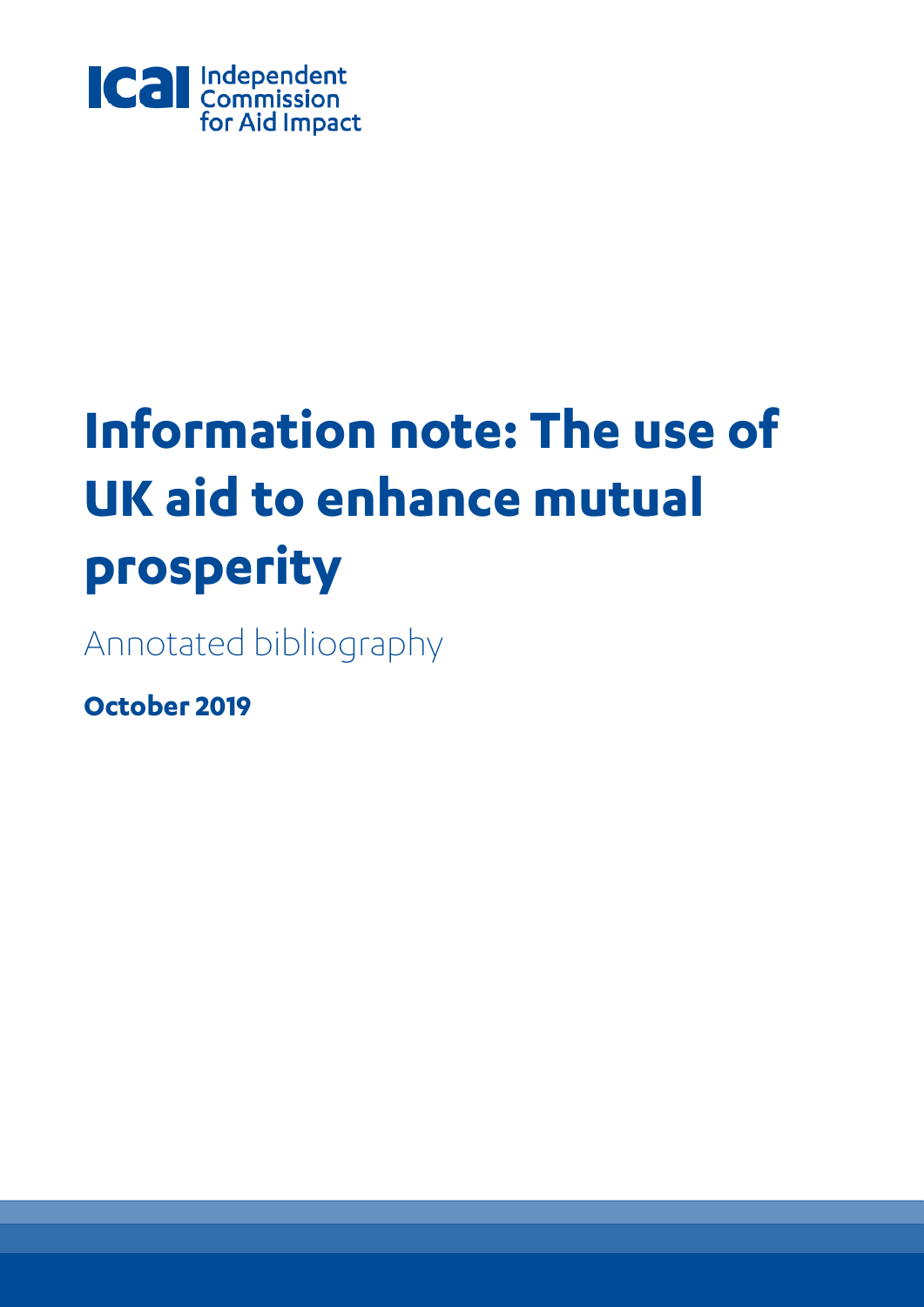

#### © Crown copyright 2019

This publication is licensed under the terms of the Open Government Licence v3.0 except where otherwise stated. To view this licence, visit www.nationalarchives.gov.uk/doc/open-government-licence/version/3, or write to the Information Policy Team, The National Archives, Kew, London TW9 4DU, or email: psi@nationalarchives.gsi.gov.uk.

Where we have identified any third party copyright you will need to obtain permission from the copyright holders concerned.

Readers are encouraged to reproduce material from ICAI reports, as long as they are not being sold commercially, under the terms of the Open Government Licence. ICAI requests due acknowledgement and a copy of the publication. For online use, we ask readers to link to the original resource on the ICAI website.

Any enquiries regarding this publication should be sent to us a[t enquiries@icai.independent.gov.uk.](mailto:enquiries@icai.independent.gov.uk)

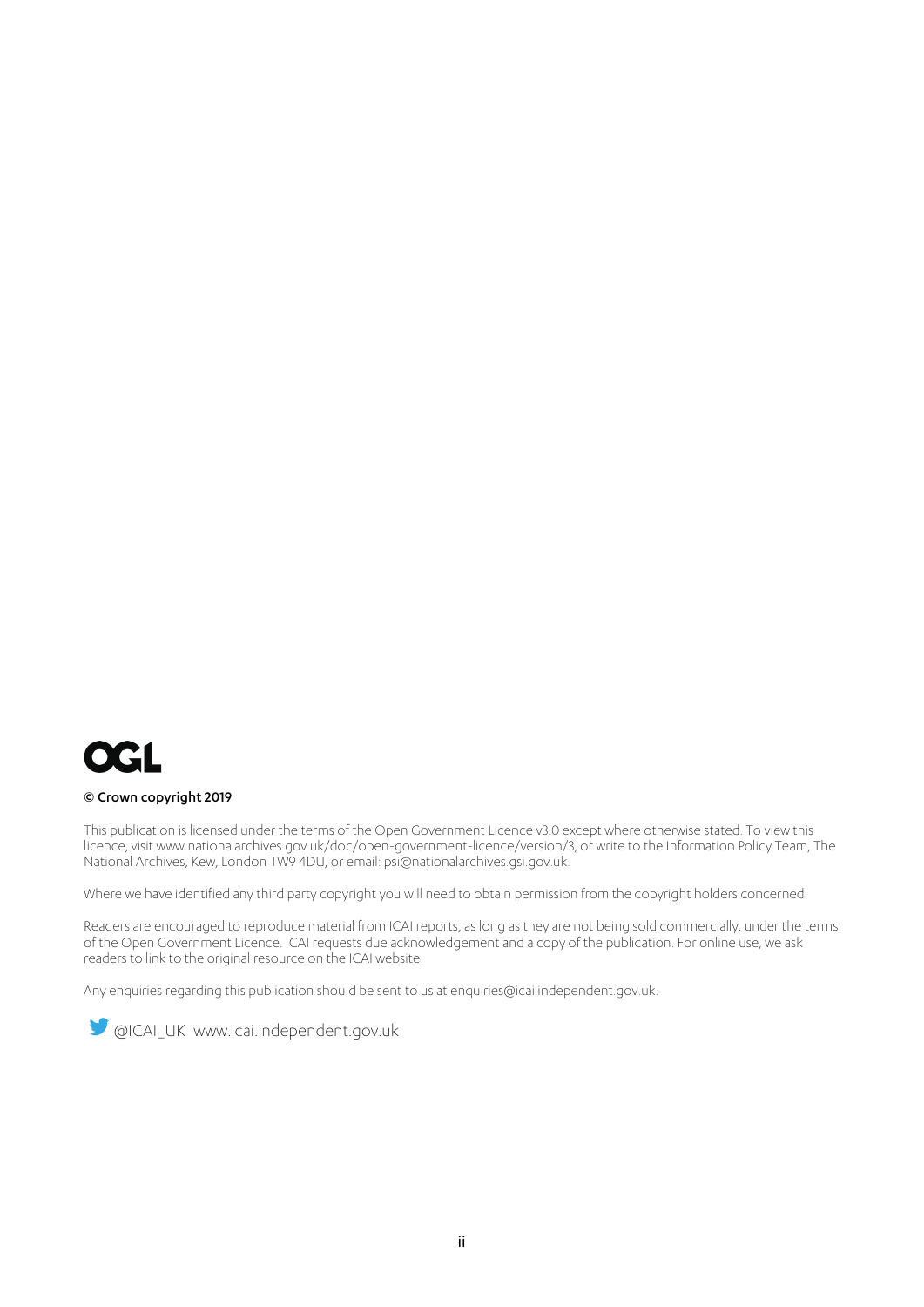# Table of contents

| Brief overview of 'aid for trade', economic development and private sector development initiatives5  |  |
|------------------------------------------------------------------------------------------------------|--|
|                                                                                                      |  |
|                                                                                                      |  |
|                                                                                                      |  |
|                                                                                                      |  |
|                                                                                                      |  |
|                                                                                                      |  |
|                                                                                                      |  |
| Overview of the UK development community's response to the 'aid in the national interest' approach12 |  |
|                                                                                                      |  |
|                                                                                                      |  |
|                                                                                                      |  |
|                                                                                                      |  |
|                                                                                                      |  |
|                                                                                                      |  |
|                                                                                                      |  |
|                                                                                                      |  |
|                                                                                                      |  |
|                                                                                                      |  |
|                                                                                                      |  |
|                                                                                                      |  |
|                                                                                                      |  |
|                                                                                                      |  |
|                                                                                                      |  |
|                                                                                                      |  |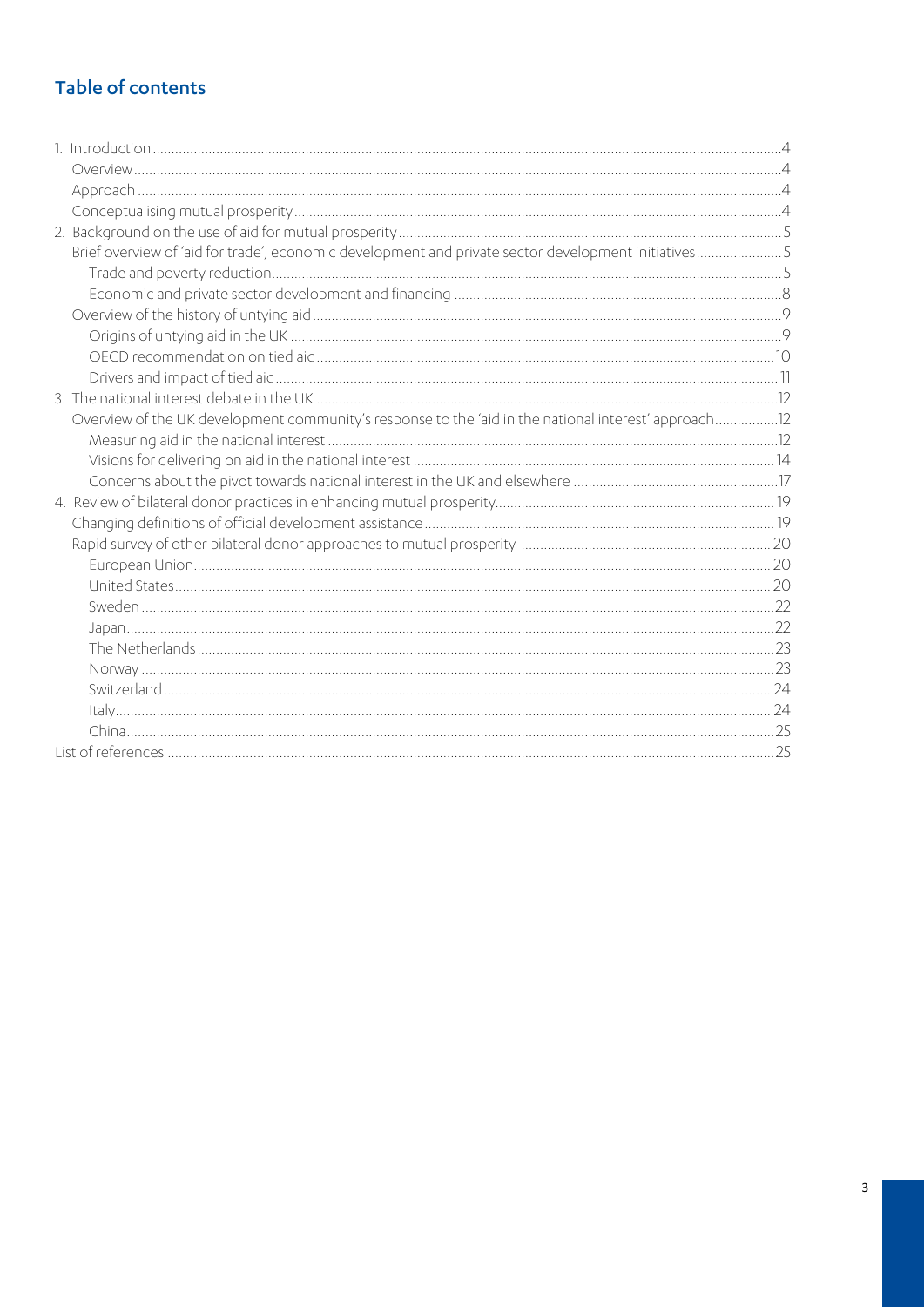# <span id="page-3-0"></span>**1.**Introduction

# <span id="page-3-1"></span>1.1 Overview

This annotated bibliography has been written to inform the information note by the Independent Commission for Aid Impact (ICAI) on the use of UK aid to enhance mutual prosperity. We focus on three key areas:

| <b>Topic</b>  |                                                                       | <b>Sub-topics</b>                                                                                                                                                                                                      |  |
|---------------|-----------------------------------------------------------------------|------------------------------------------------------------------------------------------------------------------------------------------------------------------------------------------------------------------------|--|
|               | Background on the use of aid for<br>mutual prosperity                 | Outline of 'aid for trade', economic development, and private<br>sector development and financing initiatives<br>Brief history of tied aid and its relevance to mutual prosperity<br>$\bullet$                         |  |
| $\mathcal{D}$ | National interest debate in the UK                                    | Overview of the current debate in the UK about spending aid in the<br>$\bullet$<br>national interest<br>Overview of the UK development community's response to the new<br>strategic direction adopted in November 2015 |  |
| $\mathcal{E}$ | Review of bilateral donor practices<br>in enhancing mutual prosperity | Explanation of changes to the rules governing official development<br>assistance (ODA)<br>A rapid survey of other selected bilateral donor practices vis-à-vis<br>the pursuit of mutual prosperity                     |  |

# <span id="page-3-2"></span>1.2 Approach

This annotated bibliography is based on a rapid survey of publicly available literature across each of the above topic areas, with a focus on contemporary sources (primarily literature published since 2010). The objective of this bibliography is to signpost a selection of sources under each of the above categories that summarise key aspects of the topic or debate. Most of the literature covered is therefore high-level and comparative as opposed to specific and case study-based. It is not intended to be an exhaustive survey or an in-depth literature review of all existing scholarship. We have included literature from a wide variety of sources:

- government/intergovernmental bodies
- think tanks and policy-oriented organisations
- academic peer-reviewed publications
- civil society organisations
- media.

# <span id="page-3-3"></span>1.3 Conceptualising mutual prosperity

We adopt a broad definition of the term 'mutual prosperity' in this annotated bibliography, which sits along a spectrum from the use of aid to support global economic development, which ultimately benefits donors and recipients, to the pursuit of short-term economic and commercial advantages for donor country firms. We also note that homologous terms are often used and have therefore been included: national interest, 'win-win', mutual benefit, enlightened self-interest, and secondary benefits, among others. In the UK context, the term 'mutual prosperity' is largely used in cross-government/whole-of-government documents, for instance the March 2018 National Security Capability Review (NSCR), whereas the concept of national interest is the primary subject of the 2015 aid strategy,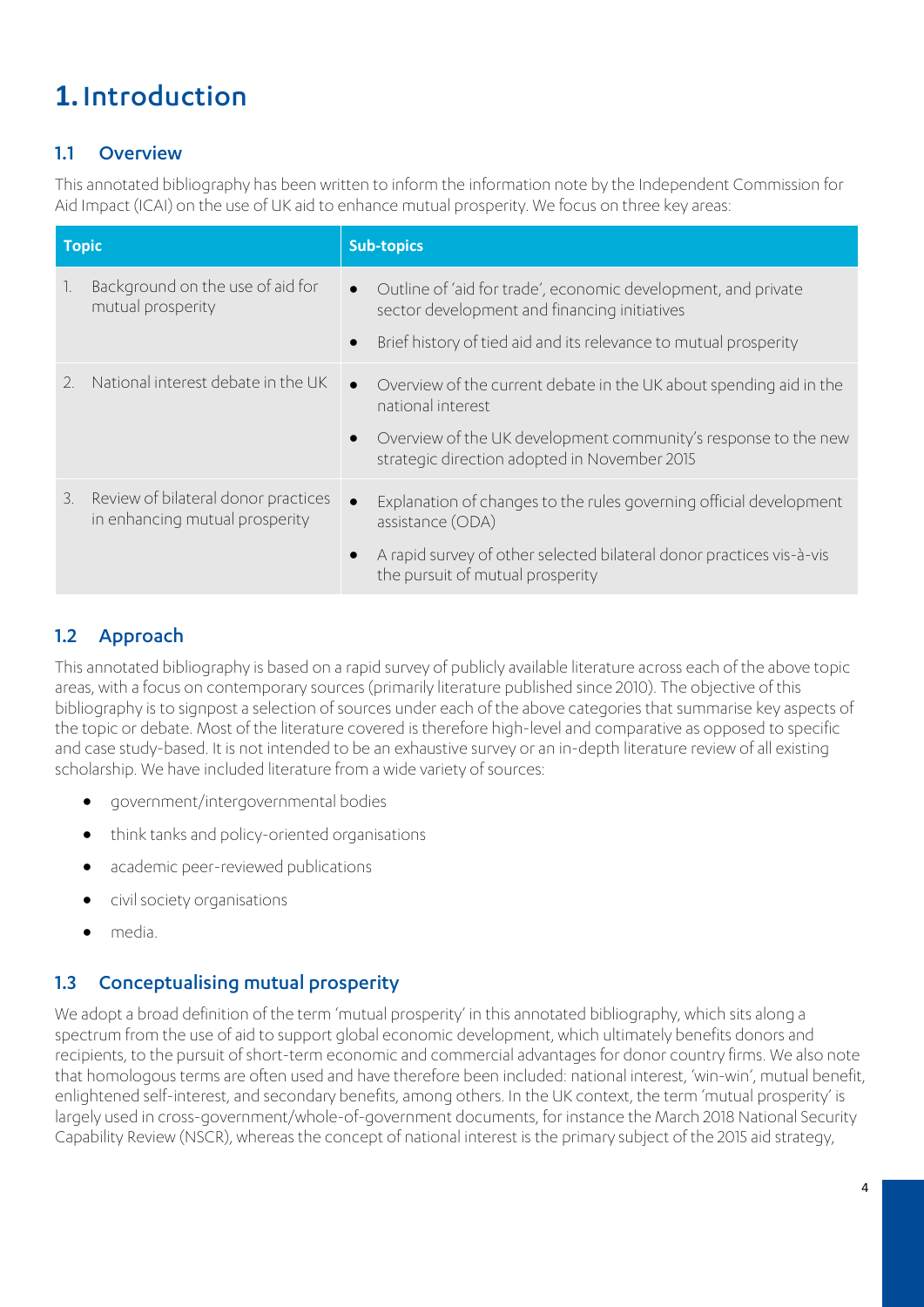titled UK aid: tackling global challenges in the national interest.<sup>[1](#page-4-3)</sup> We have not included literature that focuses on mutual benefit in the areas of global public goods such as the climate, security, or global health threats.

The following article sets the scene for how the pursuit of mutual benefits, including mutual prosperity, is conceptualised in donor countries.

• When unintended effects become intended: implications of 'mutual benefit' discourses for development studies and evaluation practice, Niels Keijzer & Erik Lundsgaarde, Evaluation and Program Planning, June 2018, [link.](http://pure.diis.dk/ws/files/851008/keijzer_lundsgaarde_2017_7.pdf)

This article analyses the trend of moving away from an emphasis on developing country benefits towards the pursuit of mutual benefit as the main motivating factor for development cooperation. The authors start by acknowledging that development cooperation has always been driven by a multitude of motivations; indeed, the 1996 Organisation for Economic Co-operation and Development (OECD) Development Assistance Committee (DAC) strategy entitled Shaping the 21st century: the contribution of development co-operation recognises that while reducing extreme poverty and human suffering is a moral imperative, donors also have a "strong self-interest in fostering increased prosperity in the developing countries".<sup>[2](#page-4-4)</sup> More recently, both the 2005 Paris Declaration on Aid Effectiveness and the 2015 Sustainable Development Goals (SDGs) also conceptualise development as a universal, shared mission that does not preclude mutual benefit. The differentiating factor of the current trend, however, is the tendency to "conceptualise a common development agenda for the donor and recipient country whilst denying the existence of trade-offs between their respective interests" (p. 210). This shift is motivated in part by efforts to appease or appeal to taxpayers in justifying ODA budgets, whether by focusing on international security and health threats, or on the benefits of economic returns. As illustrated in the figure below, donors exhibit a spectrum of motivations in relation to spending foreign aid.

# Figure 1: Spectrum of donor motives



The authors also argue that research on aid effectiveness only evaluates developing country benefits, ignoring the "intended/unintended results" that stem from pursuing mutual benefit. Based on the official definition, ODA spent in pursuit of mutual benefit must have donor interest as a secondary concern. As a result, there is an incentive for donors to under-report on secondary benefits in order for their spend to count as 100% ODA. The authors end by reaffirming the need for "donors to be accountable to taxpayers about the full breadth of the development policy, not only the part that directly caters to developing country interests" (p. 216).

# <span id="page-4-0"></span>**2.**Background on the use of aid for mutual prosperity

## <span id="page-4-1"></span>2.1 Brief overview of 'aid for trade', economic development and private sector development initiatives

#### <span id="page-4-2"></span>Trade and poverty reduction

• Succeeding with trade reforms: The role of aid for trade, OECD, 2013, [link.](http://www.oecd.org/dac/aft/succeeding-with-trade-reforms-9789264201200-en.htm)

The OECD's Aid for Trade Initiative was launched at the 2005 Hong Kong World Trade Organization (WTO) Ministerial Conference. In this book, the OECD acknowledges that while trade can be an engine for growth and poverty

<span id="page-4-3"></span><sup>1</sup> *UK aid: tackling global challenges in the national interest,* UK government, 23 November 2015[, link.](https://assets.publishing.service.gov.uk/government/uploads/system/uploads/attachment_data/file/478834/ODA_strategy_final_web_0905.pdf)

<span id="page-4-4"></span><sup>&</sup>lt;sup>2</sup> Shaping the 21st Century: The Contribution of Development Co-operation, OECD DAC, Paris, May 1996, [link.](https://www.oecd.org/dac/2508761.pdf)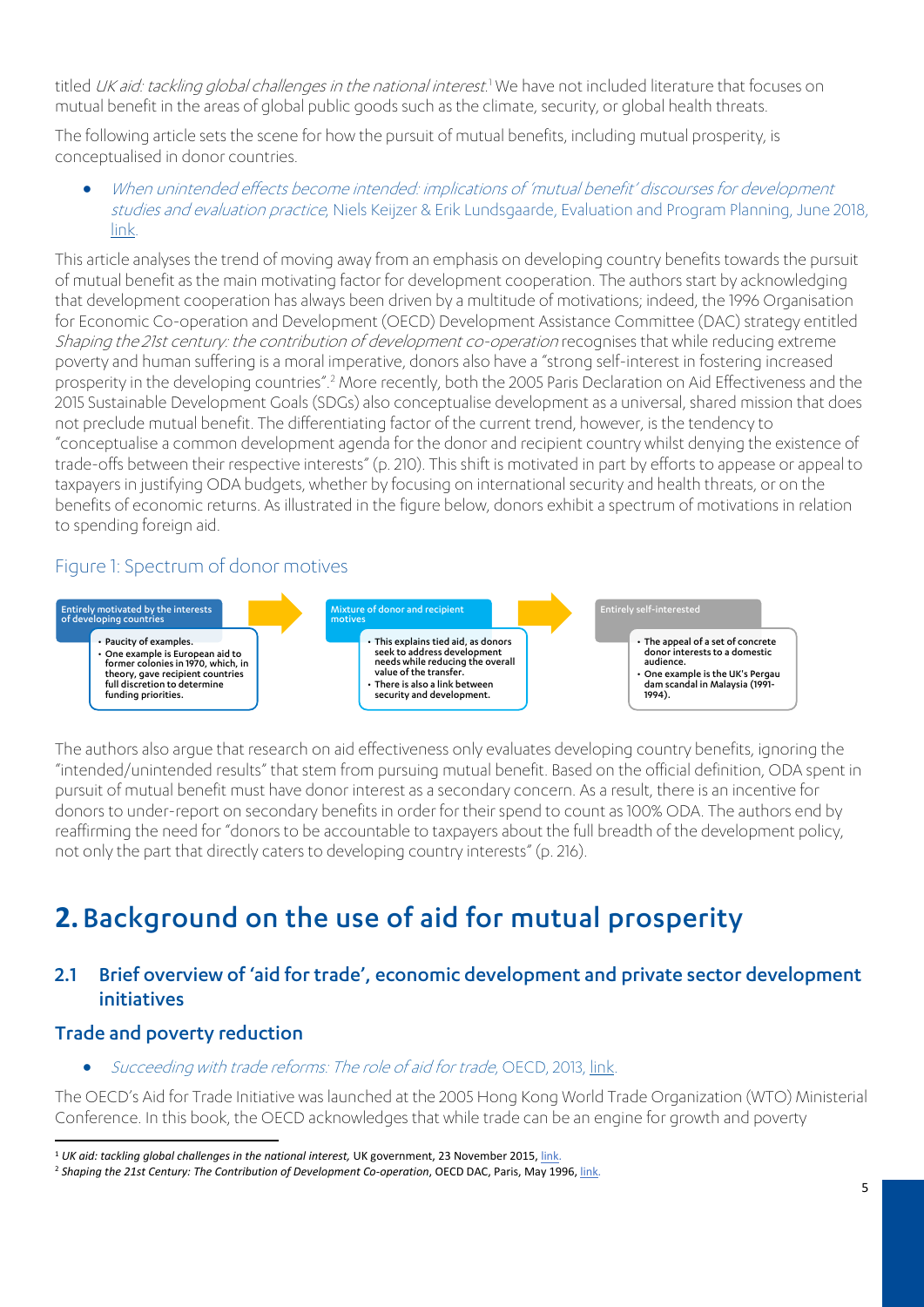reduction, the growth potential of trade is not always realised, and trade reforms have sometimes proved unsustainable. The OECD argues that effective aid for trade requires proper sequencing and policy coherence, achieved through donor coordination and alignment with country priorities. The book highlights several conclusions based on benchmark results from an econometric analysis and series of case studies:

- Both imports and exports contribute to economic growth, but they are subject to different constraints, therefore aid for trade and trade reform should focus both on export promotion and on the role of imports.
- Issues related to transportation constrain trade performance, especially infrastructure availability (more so than its quality).
- Access to credit is a significant barrier to trade, especially for imports.
- Complementary and compatible policies are important for trade expansion and economic growth; these include education, governance, business environment and macroeconomic stability, which affect investment and labour productivity and participation.
- Aid for trade should focus not only on helping developing countries capitalise on trade opportunities but also on tackling binding constraints that obstruct the impact of trade on growth. These constraints differ for landlocked countries, small and vulnerable economies, and commodity exporters.

In order to improve the quality of aid for trade, the OECD has adopted three pillars: 1) expanding monitoring of aid for trade flows, 2) learning from evaluations, and 3) identifying the most binding constraints to trade in partner countries.

The role of trade in ending poverty, World Bank and WTO, 2015, [link.](http://documents.worldbank.org/curated/en/726971467989468997/pdf/97607-REPLACEMENT-The-Role-of-Trade-in-Ending-Poverty.pdf)

According to the World Bank and the WTO, "the expansion of international trade has been essential to development and poverty reduction", but it is not an end in itself (p.7). The report delivers two substantive messages: 1) deepening economic integration and lowering trade costs is essential to ending poverty, as trade is a critical enabler of growth, and to opening up new opportunities for the poor, and 2) lowering tariff and non-tariff barriers between countries is essential, as is attention to the specific constraints facing the extreme poor. The theory of change put forward in the report is that a basic requirement for poverty reduction is economic growth, and therefore trade can drive poverty reduction by boosting growth. It does this in several ways: by increasing a country's gross domestic product (GDP), as trade enables a more efficient use of resources through specialisation in the production of goods and services; by giving access to advanced technological inputs in the global market and enhancing incentives to innovate; by opening up new employment opportunities; and by providing better access to external markets for the goods that poor people produce.

The report also cautions, however, that growth alone may not be enough to end poverty and that the "extreme poor face numerous constraints that limit their capacity to benefit from wider economic gains" (p. 8). These constraints manifest across four characteristics: rural poverty, fragility and conflict, informality, and gender. Trade integration is vital and must be executed in such a way as to overcome these constraints, which are amplified by risks such as economic shifts, labour market adjustments, and vulnerability to weather events and climate change. Finally, the World Bank and the WTO propose recommendations in several policy areas:

- 1. Reduce trade costs for deeper integration of markets trade facilitation is critical.
- 2. Improve the enabling environment through innovative policy frameworks that improve consultation with the poor and target their needs more carefully.
- 3. Intensify the poverty impact of integration policies, with a greater focus on tackling the remoteness of markets.
- 4. Manage and mitigate risks faced by the poor through building greater resilience.
	- The UK's global contribution to the Sustainable Development Goals. Progress, gaps and recommendations, Bond, June 2019, [link.](https://www.bond.org.uk/sites/default/files/bond_the_uks_global_contribution_to_the_sdgs_online_full_report.pdf)

The Bond network's latest report on the implementation of the SDGs contains recommendations on UK trade policy in relation to targets under Goal 17, in particular the following targets: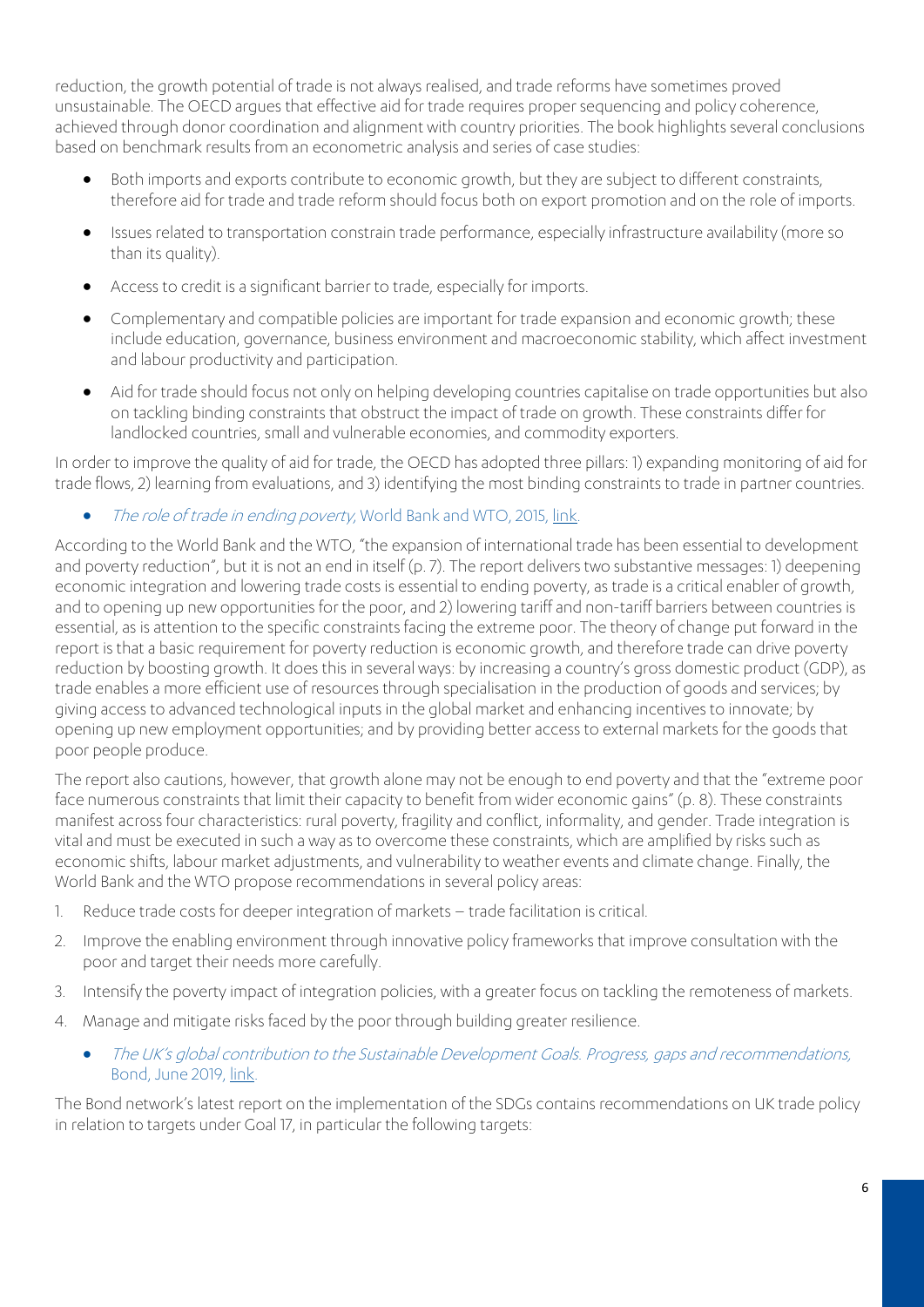- Target 17.10: Promote a universal, rules-based, open, non-discriminatory and equitable multilateral trading system under the WTO, including through the conclusion of negotiations under its Doha Development Agenda.
- Target 17.12: Realise timely implementation of duty-free and quota-free market access on a lasting basis for all least developed countries (LDCs), consistent with WTO decisions, including by ensuring that preferential rules of origin applicable to imports from LDCs are transparent and simple, and contribute to facilitating market access.

To achieve these targets, Bond makes four key recommendations:

- 1. Develop proper mechanisms for transparency in, and scrutiny of, trade negotiations and agreements. Ensure UK trade policy is coherent with its commitments under the SDGs, human rights, tackling climate change and ensuring there are no other negative impacts on the global south.
- 2. Exclude Investor to State Dispute Settlement mechanisms from all future trade and investment agreements.
- 3. Design a preferential market access scheme offering duty-free, quota-free market access to imports from economically vulnerable countries, including but not limited to LDCs. Make regional trade cooperation and integration the central aim of such a scheme.
- 4. Use its position as an independent member to push for a fundamental rethink of the purpose and powers of the WTO.
	- Does foreign aid promote recipient exports to donor countries? Commercial interests versus instrumental philanthropy, Inmaculada Martínez-Zarzoso, Felicitas Nowak-Lehmann, M.D. Parra and Stephan Klasen, KYKLOS, Vol. 67, No. 4, November 2014, [link.](https://onlinelibrary.wiley.com/doi/10.1111/kykl.12068)

This academic article reviews evidence on the effects of development aid on donor exports to developing countries. Overall, the study finds that bilateral aid provided by donors has positively affected their exports to developing countries, but this varies over time (the period of analysis is from 1998 to 2007) and across donors. Aid from Austria, Australia, Italy, Japan, Sweden, the US, Germany, Canada and Spain has been highly export-enhancing, whereas the export-enhancing effects for France, the UK, Norway, Denmark and Portugal have been positive but smaller. No effect was found for Belgium, Finland, Greece, Ireland, the Netherlands, New Zealand or Switzerland. The differences across donors are largely explained by the level of tied aid and the sectoral allocation of aid. Across all donors, the authors find a smaller (and even insignificant) effect of bilateral aid increasing donor exports from 2000 onwards – potentially as a result of the OECD DAC recommendation on untying aid. In addition, the effect of an increase in the amount of donor exports flowing from aid is more moderate than previous studies found, corresponding to a roughly \$0.50 increase in exports for every aid dollar in the short term, and \$1.80 in the long term. Since the late 1990s, donors have increasingly signed regional trade agreements with developing countries as an alternative way to promote donor commercial interests.

Aid, Aid for trade, and bilateral trade: an empirical study, Jan Pettersson and Lars Johansson, The Journal of International Trade and Economic Development, Sept 2011, [link.](https://doi.org/10.1080/09638199.2011.613998)

In this academic article, the authors present the findings of an empirical study across 184 countries between 1990 and 2005 that examines the relationship between aid, aid for trade and bilateral trade. The study put forward several key findings. First, bilateral aid is not only positively correlated with donor exports, but also with recipient exports to donors. Second, an intensified aid relationship was associated with a reduction in the effective cost of distance, which implied larger bilateral trade. Plausible mechanisms for this include "preferences for donor commodities through aid in kind or through aid-financed recipient country students studying in donor countries" and "familiarization with the donor country", which enhances export capabilities (p. 887). Third, a particularly strong relationship between aid in the form of technical assistance and exports in both directions was found, supporting the authors' interpretation that market knowledge through interpersonal relations was a significant driving force for exports. Fourth, the "aid-trade link is particularly strong for donor exports to Sub-Saharan African countries and for recipient exports of strategic materials" (p. 866).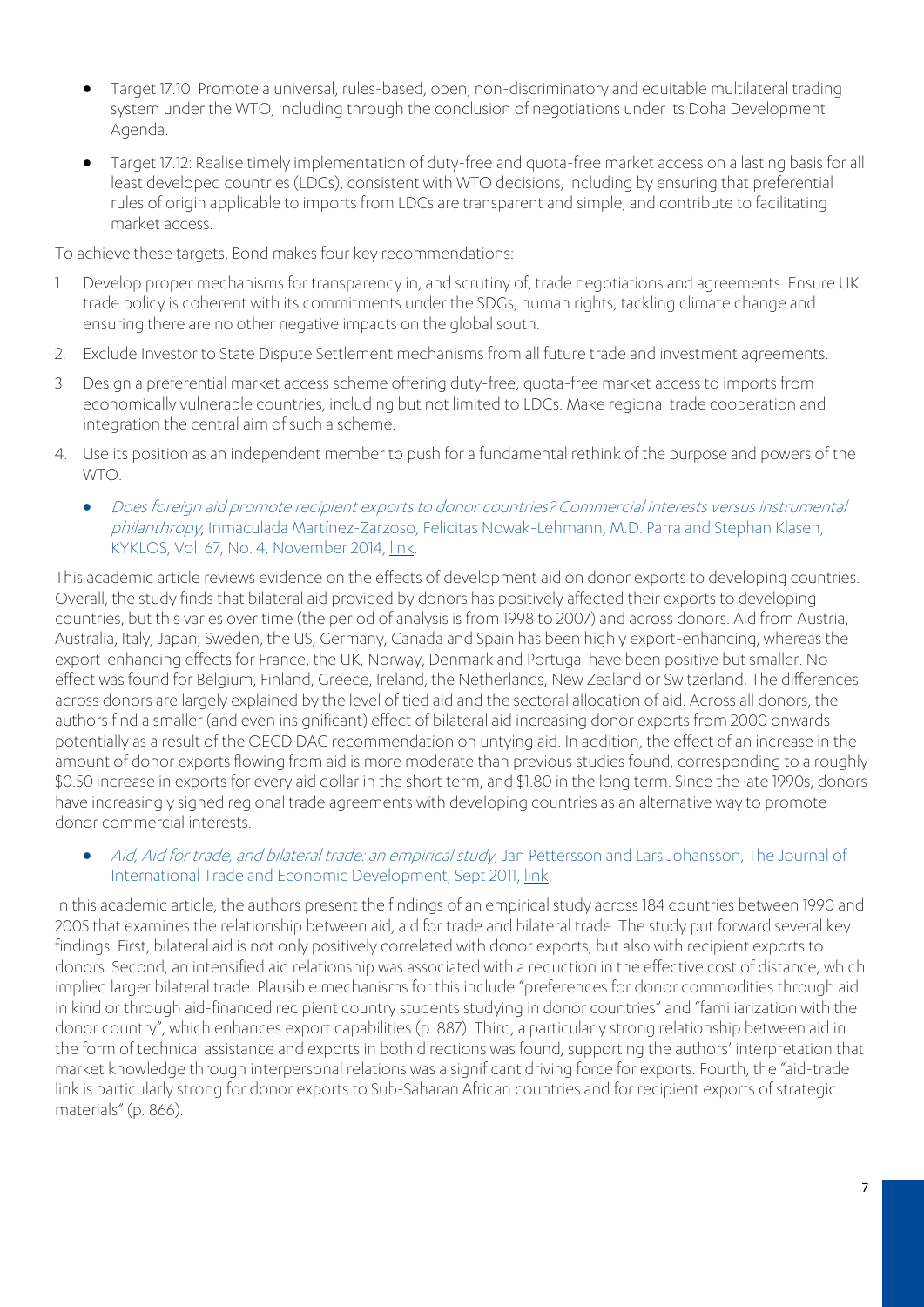• Institutions for trade: translating trade into development impact. Knowledge, evidence and learning for development, Phill Norley and Jessie Rosenthal, IMC Worldwide, 11 June 2019, [link.](https://assets.publishing.service.gov.uk/media/5d30a2db40f0b64a8626b7c2/524_Supporting_Trade_for_Institutions.pdf)

In the *African Economic Outlook 2019* published by the African Development Bank, policymakers were urged to implement the WTO's Trade Facilitation Agreement to reduce both the time required to cross borders and the transaction costs tied to non-tariff measures. These measures, along with others, could yield a cumulative income gain of 3.5% of Africa's GDP. This report, commissioned by the Department for International Development, focuses on two key questions:

1. Which institutions in developing countries tend to be the most important/effective for translating trade into development impact across society?

The authors find that the "combination of economic opportunity, trade law commitment and government mindfulness of reputational standing will squeeze the space in which negative forces within political elites can in respect of self-interest act to maintain the status quo and complacency towards reform" (p. 2).

2. Under what circumstances can donors contribute to reforming these institutions in order to achieve increased development impact from trade?

The authors identify that the following institutions have the potential to enhance the impact of growth in trade, with an identification of potential entry points: ministries of trade, economy and industry, joint public/private sector consultative committees (such as national trade facilitation committees), customs and border agencies, customs brokers, transport and logistics bodies, private sector industry representative bodies, and civil society organisations.

• Our shared prosperous future, an agenda for values-led trade, inclusive growth and sustainable jobs for the Commonwealth, Dirk Willem te Velde, Maximiliano Mendez-Parra et al., APPG and ODI, April 2018, [link.](https://www.odi.org/publications/11086-our-shared-prosperous-future-agenda-values-led-trade-inclusive-growth-and-sustainable-jobs)

Comprising 53 countries, the Commonwealth is committed to supporting sustainable economic development. However, shared prosperity remains a key challenge. This joint report by the UK All-Party Parliamentary Group for Trade Out of Poverty and ODI puts forward a case for the Commonwealth to adopt a values-led agenda on Trade and Investment for Inclusive Development, which focuses on harnessing the potential of trade and investment to help its developing country members, including the most vulnerable small economies, out of poverty.

The study proposes five priority areas that a new Commonwealth agenda should focus on:

- 1. Reducing the costs and risks of trade and investment.
- 2. Boosting trade in services through regulatory cooperation.
- 3. Making trade more inclusive: women, young people and small and medium-sized enterprises.
- 4. Addressing the special needs of small and vulnerable states.
- 5. Strengthening partnerships: government, business, diaspora and civil society.

#### <span id="page-7-0"></span>Economic and private sector development and financing

• Blended finance in the poorest countries: the need for a better approach, Samantha Attridge and Lars Engen, ODI, April 2019, [link.](https://www.odi.org/publications/11303-blended-finance-poorest-countries-need-better-approach)

This report outlines how blended finance uses public sector development finance to catalyse additional private investment in order to generate economic growth and create jobs, thereby reducing poverty. Mobilising private finance is at the centre of the 'billions to trillions' agenda, which seeks to address the financing gap of the SDGs. The authors examine the investment portfolios of the largest blended-finance actors, including multilateral development banks (MDBs), regional development banks and bilateral development finance institutions (DFIs), including the UK's CDC group. Four key findings are presented:

- 1. It is unrealistic to expect blended finance to bridge the SDG financing gap: mobilising billions rather than trillions is more plausible.
- 2. A better understanding of the poverty and development impact of blended finance is needed.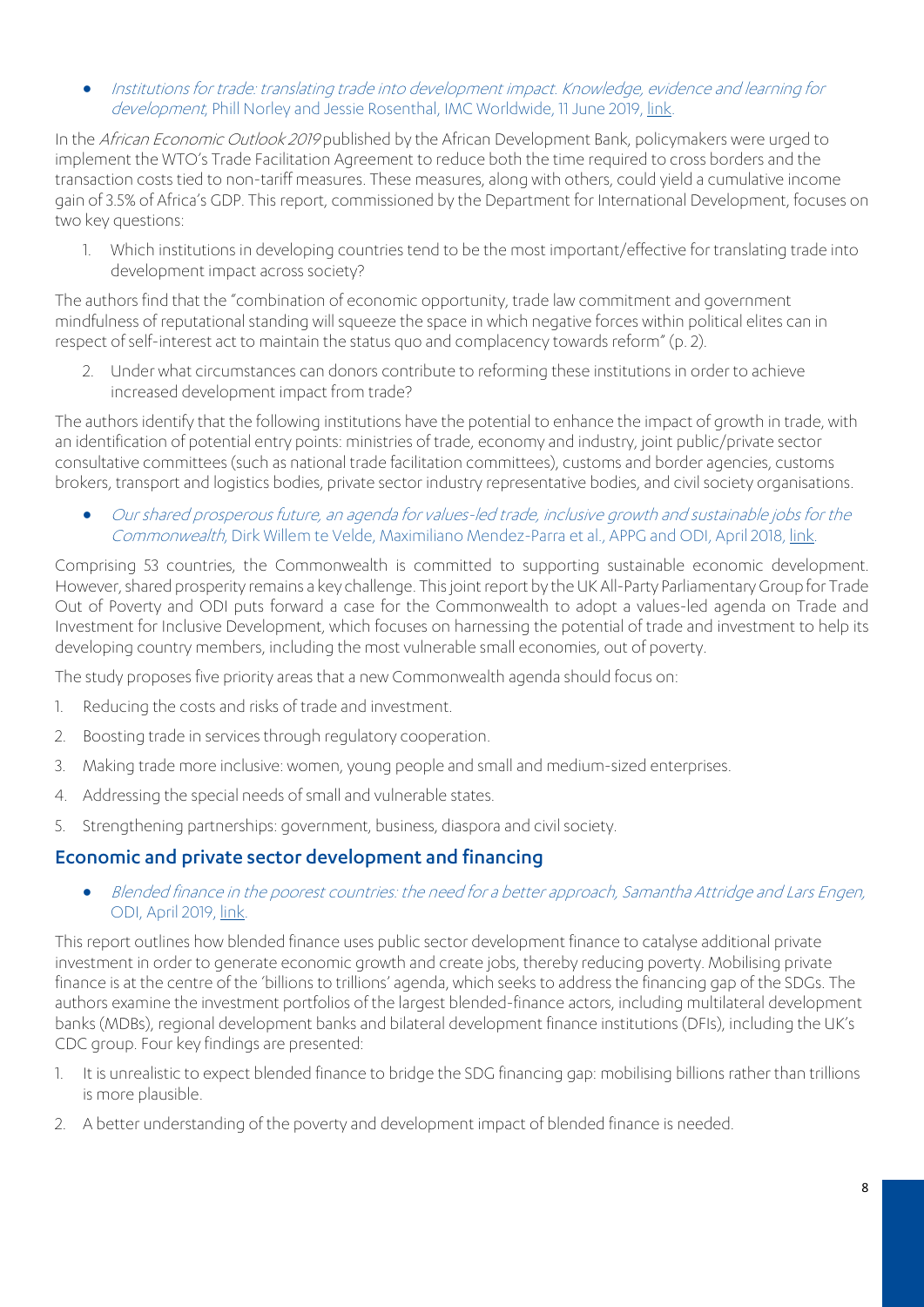- 3. In low-income countries, blended finance is hindered by poor investment climates, lack of investable opportunities, lack of tailored approaches, and the low risk appetites of MDBs and DFIs.
- 4. Undue focus on blended finance risks moving ODA away from its core purpose of contributing to the eradication of poverty.

To conclude, the authors recommend that MDBs and DFIs make fundamental changes to their business models to enable them to take on riskier projects, that donors more generally think carefully about the trade-offs of investing ODA in blended finance, and that the OECD and MDB blended-finance frameworks be aligned, with disaggregated project-level data provided by all institutions.

#### • Hitting the target: an agenda for aid in times of extreme inequality, Briefing paper, Oxfam, 8 April 2019[, link.](https://oxfamilibrary.openrepository.com/bitstream/handle/10546/620721/bp-hitting-the-target-aid-inequality-agenda-080419-en.pdf;jsessionid=5411E3198DAF137DACE8023E8D3F8E5C?sequence=1)

In April 2019, Oxfam published ten principles or golden rules for donors on using aid to tackle inequality. The first is to "build on the example of the World Bank and establish two legally binding goals that ensure all aid that is given is clearly a. reducing inequality and b. reducing poverty" (p. 28). The report also highlights 'do no harm' risks associated with unproven public-private partnerships, and with "diverting aid to serve national political and commercial objectives" (p. 28). On the former, Oxfam notes the lack of evidence on whether aid to subsidise private investment tackles poverty or inequality, and some research shows that "putting a profit motive at the heart of development, particularly in sectors like health and education, increases the likelihood of unaffordable user fees, privatisation of public services" (p. 28). On the latter, Oxfam argues that donors must not put the national interest over the interests of the poorest people and should refrain from giving preference to their own companies when awarding ODAfunded contracts. Oxfam also makes the case for avoiding aid modalities and instruments that put countries at risk of debt. Donors are increasing their use of concessional loans (which now constitute 26% of all ODA spending), even in countries at risk of debt distress, and on barely concessional terms. The report concludes by reiterating that "reducing economic inequality makes growth more robust and sustainable, and also accelerates poverty reduction" (p. 28).

• DFID, the private sector and the re-centring of an economic growth agenda in international development, Emma Mawdsley, Global Society, 2015, 29:3, [link.](https://www.tandfonline.com/doi/full/10.1080/13600826.2015.1031092)

In this academic article, Mawdsley argues that the UK's Department for International Development (DFID) is recentring a private sector-led economic growth agenda at the heart of its mandate, and increasingly turning to largescale corporations, consultancies and the financial sector as delivery partners. The author acknowledges that a healthy private sector is essential to healthy development outcomes. However, without safeguards there are risks of enabling "yet more assertive strategies of capital accumulation and profit making that, in the name of 'development', overwhelmingly benefit wealthier actors in the UK and abroad" (p. 341). For instance, DFID is directly investing in infrastructure, as well as shaping the business, trade, investment and finance environment through new programmes supporting corporations, foreign direct investment, financial and legal services, and capital market promotion – all of which feature in the UK's comparative advantage in management consultancies and the financial sector. While economic growth is undoubtedly necessary and desired by partner countries, and despite DFID's focus on inclusive growth, the author argues that there is evidence that the strategies of DFID and other donors in this area are insufficiently anchored to development (as distinct from growth). More specifically, this growth agenda does not address numerous concerns including: inequality, decent work, private sector accountability, unequal distribution of risks and rewards in public-private partnerships, the short-termism and predatory nature of shareholder capitalism. In addition, conflicts of interest that are inherent and unavoidable in all development and certainly in private sector-led development, and the relationship between exposure and risk under conditions of greater financialisation (pp. 357- 358).

#### Further reading:

- A Post-Brexit Customs Union and Global Development: The Best of All Worlds? Hannah Timmis and Owen Barder, Center for Global Development, 17 April 2019, [link.](https://www.cgdev.org/blog/post-brexit-customs-union-and-global-development-best-all-worlds)
- Strengthening Accountability in Aid for Trade, OECD, October 2011[, link.](https://www.oecd.org/dac/aft/strengthening-accountability-in-aid-for-trade-9789264123212-en.htm)
- Aid for Trade in Action, OECD, WTO, 2013[, link.](https://www.oecd-ilibrary.org/docserver/9789264201453-en.pdf?expires=1559209556&id=id&accname=guest&checksum=56E391A2243269DC9C5BF75F3AE8CB01#_ga=2.202826708.458263526.1559208648-2114791682.1546774064)
- Trade, Inclusive Development, and the Global Order, Global Summitry, 13 April 2019[, link.](https://academic.oup.com/globalsummitry/advance-article/doi/10.1093/global/guz001/5453526)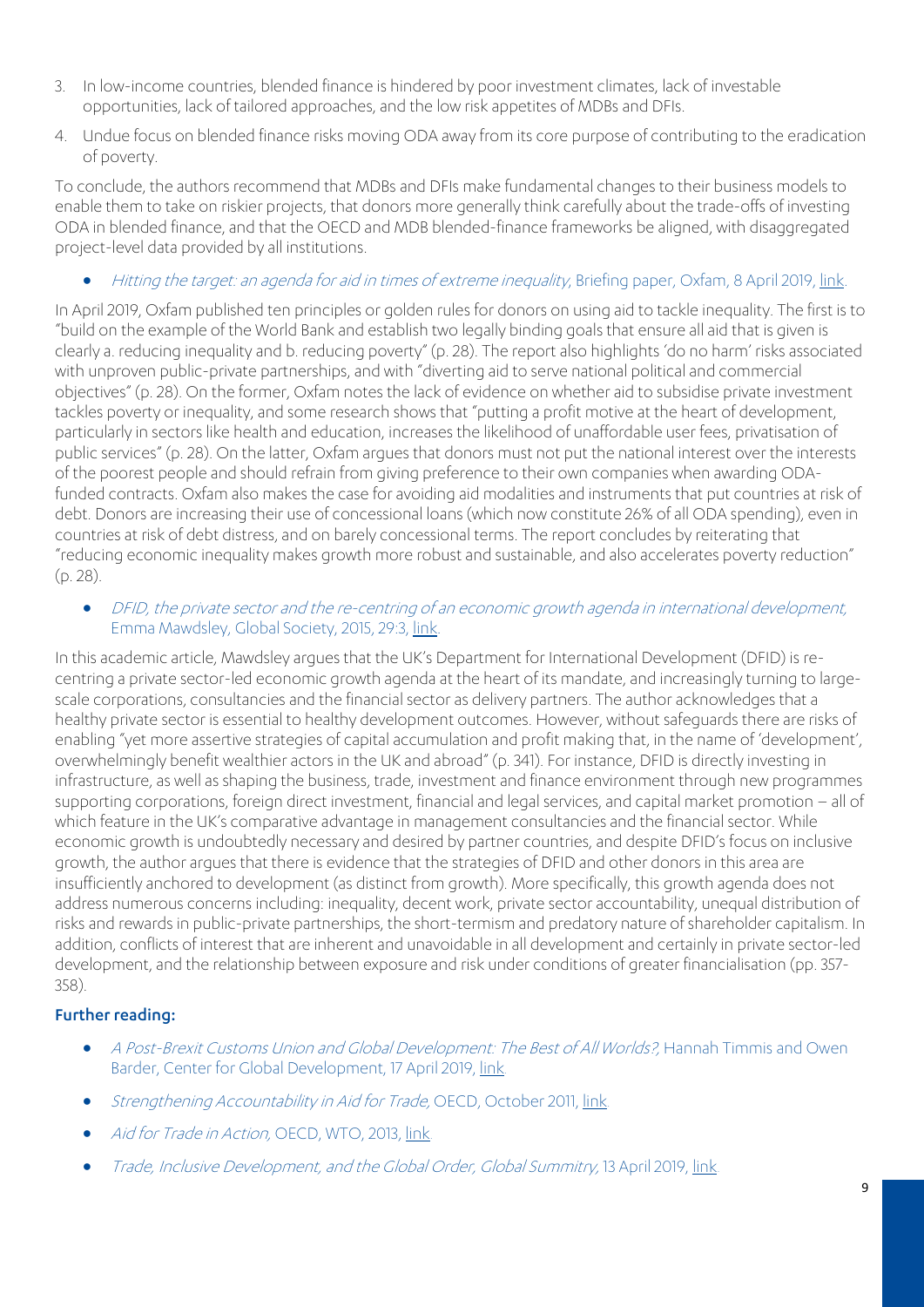- Economic Development and the Effectiveness of Foreign Aid, a Historical Perspective, Sebastian Edwards, KYKLOS, Vol. 68, No. 3, August 2015[, link.](https://onlinelibrary-wiley-com.ezproxy.sussex.ac.uk/doi/full/10.1111/kykl.12084)
- Less Pretension, More Ambition: Development Policy in Times of Globalization, Peter van Lieshout, Robert Went and Monique Kremer, Amsterdam University Press, The Hague, 2010[, link.](https://books.google.co.uk/books?hl=en&lr=&id=ZQcVO1AZ1HMC&oi=fnd&pg=PA3&ots=jXiWcVMTEC&sig=HedfdqXX9-8cNpPfX0dKRHbu0W8&redir_esc=y#v=onepage&q&f=false)
- Does German development aid boost German exports and German employment? A sectoral level analysis, Inmaculada Martínez-Zarzoso, Felicitas Nowak-Lehmann, Stephan Klasen and Florian Johannsen, Journal of Economics and Statistics, 2016, 236:1[, link.](https://www.degruyter.com/view/j/jbnst.2016.236.issue-1/jbnst-2015-1003/jbnst-2015-1003.xml)
- How does foreign aid impact Australian exports in the long-run? Sabit Amum Otor and Matthew Dornan, Development Policy Centre, Australian National University, September 2017[, link.](https://devpolicy.org/publications/discussion_papers/DP62_How-does-foreign-aid-impact-Australian-exports.pdf)
- Aid, exports and employment in the UK, ODI, May 2019[, link.](https://www.odi.org/sites/odi.org.uk/files/resource-documents/11521.pdf)

#### <span id="page-9-0"></span>2.2 Overview of the history of untying aid

#### <span id="page-9-1"></span>Origins of untying aid in the UK

• When foreign aid and wider foreign policy goals clash: the Pergau Dam affair, Tim Lankester, 2018, Chapter 11 in Andreas Kruck, Kai Oppermann and Alexander Spencer (eds.), Political Mistakes and Policy Failures in International Relations, [link.](https://doi.org/10.1007/978-3-319-68173-3_11)

Tim Lankester, former permanent secretary of the UK's Overseas Development Administration (the agency responsible for the UK's aid spending before DFID), provides first-hand analysis of what he describes as the "most controversial financing in the history of Britain's foreign aid programme": the Pergau dam (p. 241). In 1991, the Overseas Development Administration provided \$234 million (around \$600 million today) of aid money to fund a hydroelectric scheme on the Pergau river in Malaysia. In secret, the UK defence minister at the time had negotiated a major arms export deal in exchange for this aid, in which the Pergau project was an undisclosed term. Despite the Overseas Development Administration's serious concerns about the economic viability of the dam, and the fact that the link to an arms deal was contrary to the UK's aid policy and internationally agreed rules of aid and trade, Foreign Secretary Douglas Hurd approved the grant. Investigations were subsequently undertaken by the National Audit Office, along with inquiries by two House of Commons committees. In March 1994, advocacy non-governmental organisation (NGO) the World Development Movement took the government to court, and the UK's High Court ruled that the aid granted for Pergau was unlawful.

Projects under the 1977 Aid and Trade Provision (ATP) were not opened for international tender, and the Pergau dam fell into this category. As a direct response to the ensuing scandal, and the "potential for misuse of the aid budget on account of pressure from commercial interests" (p. 257), the newly elected Labour government abolished ATP in 1997 and later committed to untying aid. The International Development Act was also enshrined in law in 2002, placing poverty reduction at the heart of the UK aid programme. Lankester concludes by noting that the "renewed emphasis on aid as an instrument for promoting trade, alongside development and poverty reduction, clearly carries risks. The Pergau Dam Affair is a cautionary tale that deserves revisiting before the lessons from it are entirely forgotten for both aid and foreign policy more generally"(p. 258).

#### Further reading:

- 'Success' and 'Failure' in International Development: Assessing Evolving UK Objectives in Conditional Aid Policy Since the Cold War, Jonathan Fisher, Chapter 10 in A. Kruck et al. (eds.), Political Mistakes and Policy Failures in International Relations[, link.](https://www.palgrave.com/gp/book/9783319681726)
- Judicial review and the future of UK development assistance: On the Application of O v Secretary of State for International Development (2014), John Harrington and Ambreena Manji, Legal Studies (2018), 38, pp.320- 335, [link.](https://www.cambridge.org/core/journals/legal-studies/article/judicial-review-and-the-future-of-uk-development-assistance-on-the-application-of-o-v-secretary-of-state-for-international-development-2014/742B00FD8E74201CA13D966EFCB3611C)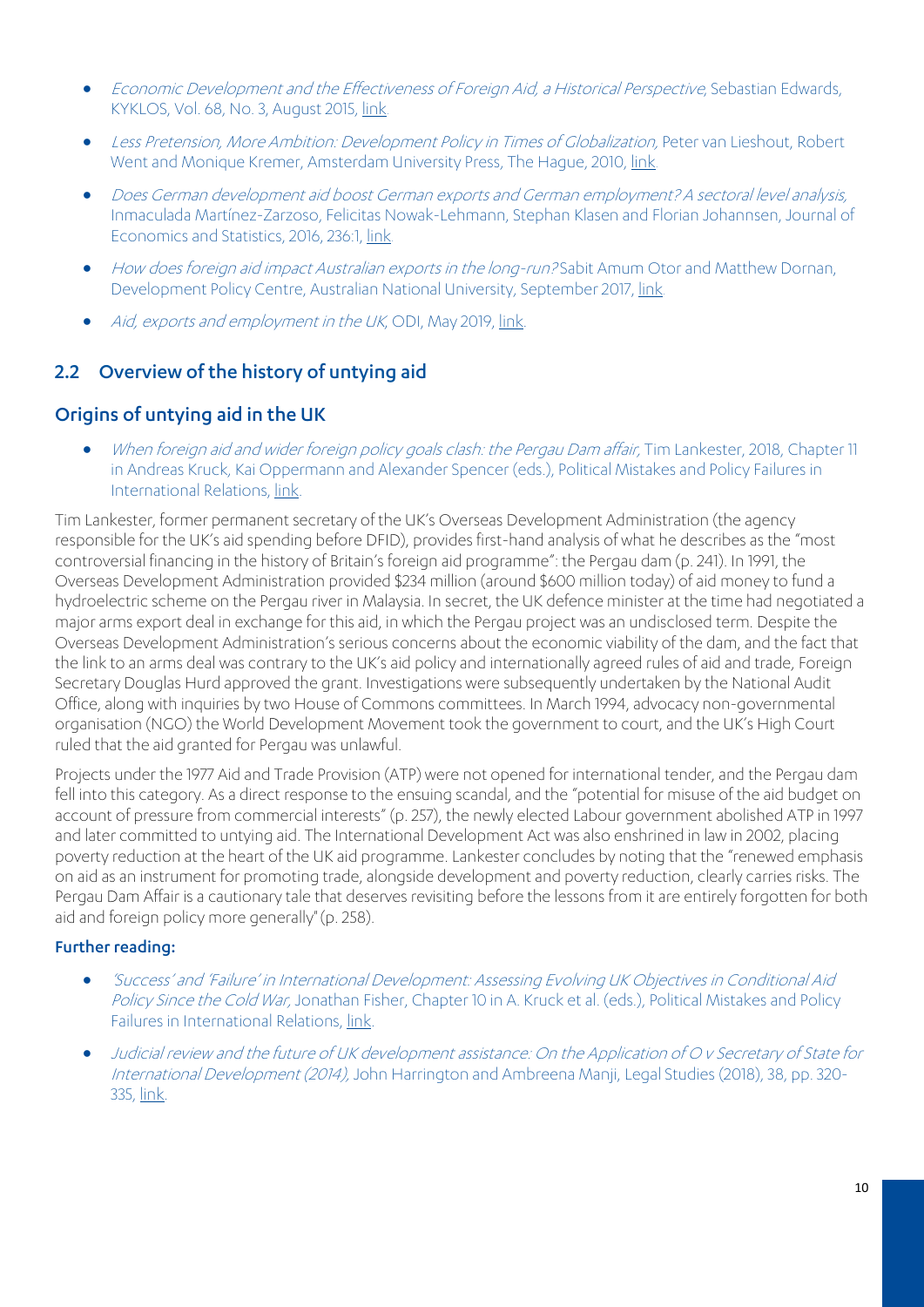#### <span id="page-10-0"></span>OECD recommendation on tied aid

• Untying aid: is it working? Thematic study on the developmental effectiveness of untied aid: evaluation of the implementation of the Paris Declaration and of the 2001 DAC recommendation on untying ODA to the LDCs. An evaluation of the implementation of the Paris Declaration, Edward J. Clay, Matthew Geddes and Luisa Natali, ODI, December 2009, [link.](https://www.odi.org/sites/odi.org.uk/files/odi-assets/publications-opinion-files/6865.pdf)

This report is the first independent evaluation of DAC member policies and practices on untying aid, further to the adoption of the recommendation on untying ODA by the OECD DAC on 25 April 2001 and the 2005 Paris Declaration. The evaluation concludes that the DAC recommendation has had a positive impact on the untying of aid, as evidenced by the fact that untied bilateral aid rose from 46% between 1999 and 2001 to 76% in 2007, and, for LDCs, it increased from 57% to 86% (p.viii). However, grey areas persisted due to the exclusion of free-standing technical cooperation and food aid from the recommendation. The report highlights six reasons for de facto tying: 1) donor regulations, 2) lack of local capacity, 3) local and regional contractors unable to compete internationally, 4) unequal access to information, 5) potential risk aversion at donor HQ, and 6) pressure for speedy implementation.

In terms of conclusions, the report confirms the economic theory that untied aid is likely to be more cost-effective than tied aid. A survey of developmental impacts in six country case studies (Burkina Faso, Ghana, Lao PDR, South Africa, Vietnam and Zambia) revealed cautiously positive findings, with evidence of direct employment, income stream generation and promotion of local business development. Stakeholders in these partner countries noted that untying aid is about country ownership and the practicalities of contracts, modalities, use of country systems, and giving an opportunity for local business to compete. They are "less concerned about removing biases between donor partners in their trade, except where excessive inefficiencies of tying significantly reduce the resource transfer value of aid" (p.viii). The report concludes by recommending that DAC members increase the transparency of their reporting on tying to the OECD, and that their plans include specific measures for increasing the use of country systems, bolstered by initiatives to strengthen local and regional capacity to compete for aid-funded projects.

#### • 2018 Report on the DAC untying recommendation, OECD, 13 June 2018, [link.](http://www.oecd.org/officialdocuments/publicdisplaydocumentpdf/?cote=DCD/DAC(2018)12/REV2&docLanguage=En)

This report provides an update on the tying status of ODA across DAC donors, taking into consideration both de facto and de jure tied aid. The OECD argues that untying "generally increases aid effectiveness by reducing transaction costs and improving recipient countries ownership" (p. 3). In 2016, 88% of donors (including the UK) reported as untied all, or almost all, of their ODA referenced by the 2001 recommendation, an increase of 5.7% from 2015. Progress, however, is mixed. Adherence to the transparency provisions of the 2001 recommendation, which requires ex ante notification of awards and reporting on ex post contracts, is improving in the latter but still weak in the former. The analysis finds that 99% of aid that should be but is not untied as per the recommendation is related to project-type interventions, primarily in the following sectors: health (22%), government and civil society (22%), agriculture, forestry and fishing (11%) and education, which includes scholarships and student costs in the donor country (10%). While the overall direction of travel is positive, some donors have further to go to fully untie their aid, including Austria, the European Union, Greece, Korea, Portugal, the Slovak Republic, Slovenia and the United States.

#### <span id="page-10-1"></span>Drivers and impact of tied aid

#### • Political power and aid-tying practices in the development assistance committee countries, Jared Pincin, King's College, 1 August 2013, [link.](https://mpra.ub.uni-muenchen.de/49806/)

This paper recognises that the allocation of aid is influenced by political realities in donor countries, and that politicians in these countries face a degree of pressure from domestic interest groups when determining the volumes and distribution of aid. Given these pressures, political leaders often use aid strategically to improve their own political position. To assess this phenomenon in a comparative way, this paper investigates the relationship between the fragmentation of executive power and the degree of competition in government legislatures on the amount of tied aid. Fragmentation is measured by the number of cabinet ministers and number of political parties in the governing coalition, and legislative competition is broadly defined as the relative strength of the government in relation to the legislature (the number of seats above a simple majority). Using data from 22 OECD DAC countries between 1979 and 2000, the paper illustrates that tied aid "increases as the number of decision makers within the government increases and decreases as the proportion of excess seats a governing coalition holds above a simple majority increases" (p. 372). One political reform that could reduce tied aid is the setting of clear and public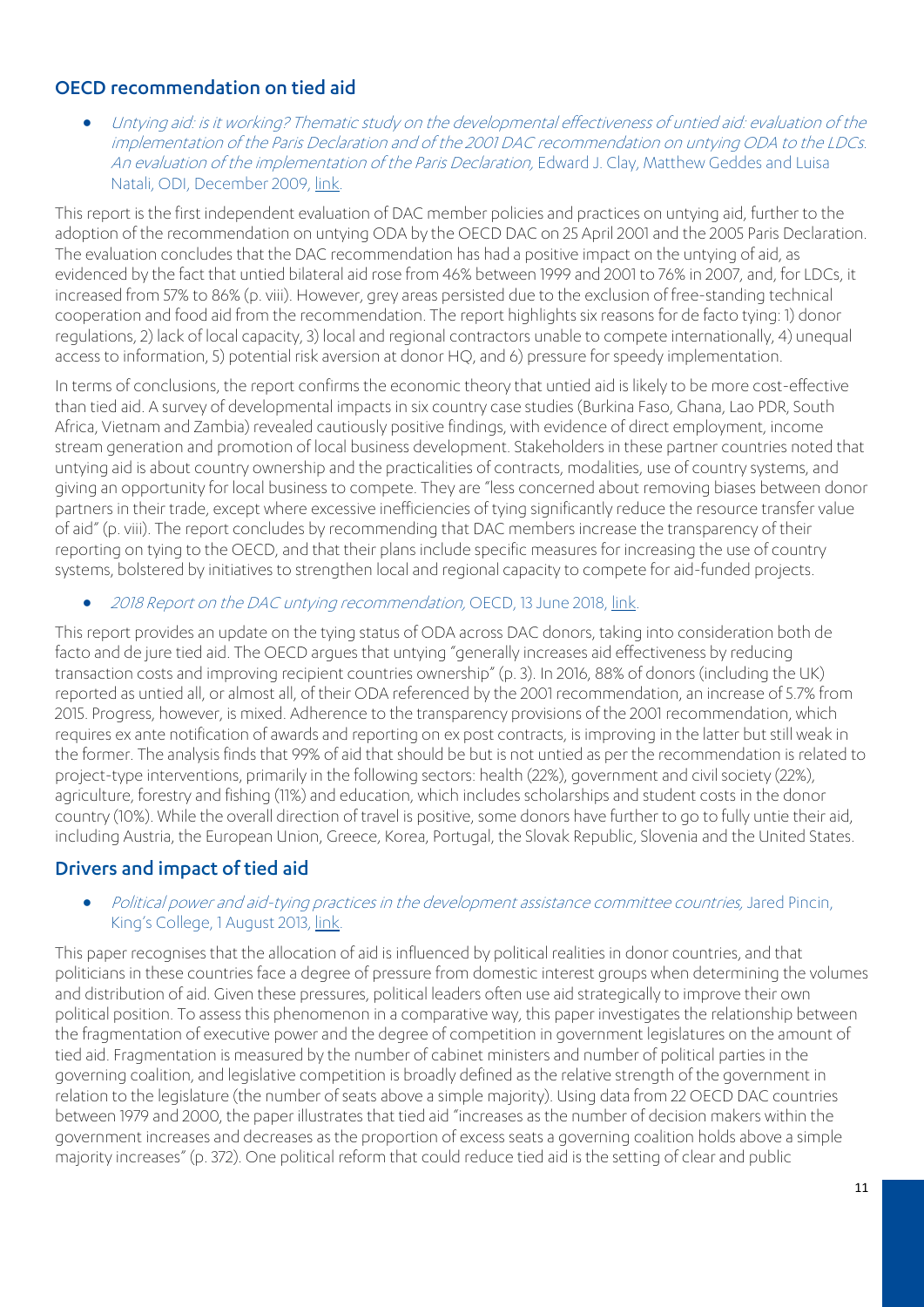benchmarks that must be met before aid is tied, thereby placing the burden of proof for tying aid on interest groups and legislators to publicly justify the practice.

• Development, untied: Unleashing the catalytic power of Official Development Assistance through renewed action on untying, European Network on Debt and Development (Eurodad), Polly Meeks, September 2018, [link.](https://eurodad.org/files/pdf/5ba3a41be1899.pdf)

In 2016, roughly \$25 billion of ODA was reported as formally tied (equating to more than the total bilateral ODA spent on health, population and water combined). In addition, in 2016 donors awarded 51% of contracts to their own domestic companies (in the UK, the US and Australia this is 90%), with only 7% going to suppliers in LDCs and heavily indebted poor countries. Suppliers in the global south also tend to lose out on contracts in the most lucrative sectors, including technical assistance. The perpetuation of tied aid is partly facilitated by the fact that the OECD DAC rules governing tying are exclusive of key countries and sectors. Eurodad estimates that the cost of tied aid in 2016 was between \$1.95 and \$5.43 billion, which does not factor in missed opportunities to catalyse local-level development in the long term. In light of these statistics, this report argues that the tying of ODA procurement, which requires that goods and services be obtained from suppliers in donor countries, "puts the commercial priorities of firms based in rich countries before development impact" (p. 3). Eurodad recommends that donors prioritise budget support over project-based ODA and use local procurement systems (provided that local people agree this is the best option). In addition, donors should seek to overhaul their procurement systems to give firms in the global south a fair chance to compete, for instance by splitting tenders into smaller lots, advertising in local languages through local media, and enhancing procurement skills and capacity in local donor entities.

#### Further reading:

- DAC Recommendation on Untying Official Development Assistance, OECD Legal Instruments, OECD/LEGAL/5015[, link.](https://legalinstruments.oecd.org/public/doc/140/140.en.pdf)
- OECD Revised DAC Recommendation on Untying ODA, OECD, 24 January 2019, [link.](https://one.oecd.org/document/DCD/DAC(2018)33/FINAL/en/pdf)
- In whose benefit? The case for untying aid, ActionAid, April 1998[, link.](https://www.actionaid.org.uk/sites/default/files/doc_lib/66_1_whose_benefit.pdf)
- Is tied aid bad for recipient countries? Sang-Kee Kim, Young-Han Kim, Economic Modelling 53 (2016) pp. 289- 301, [link.](https://linkinghub.elsevier.com/retrieve/pii/S0264999315003934)

# <span id="page-11-0"></span>**3.**The national interest debate in the UK

## <span id="page-11-1"></span>3.1 Overview of the UK development community's response to the 'aid in the national interest' approach

#### <span id="page-11-2"></span>Measuring aid in the national interest

• Public opinion matters, so what does the public think? Aid Attitudes Tracker, Will Tucker, 27 April 2018[, link;](https://devcommslab.org/blog/public-opinion-matters-so-what-does-the-public-think/) and Reasons for giving aid: a government policy in search of a public? Jennifer van Heerde-Hudson, David Hudson and Paolo Morini, 30 January 2018, [link.](https://devcommslab.org/blog/reasons-for-giving-aid-a-government-policy-in-search-of-a-public/)

The Aid Attitudes Tracker (AAT) has been studying the attitudes of the UK population since 2013. Recent data has shown that support for aid spending to stay the same or increase has risen from 43% to 46%, while support for aid to be cut has decreased from 53% to 47%. In another AAT online survey which looks into whether UK aid should focus on helping people in poor countries most in need, deliver equally on mutual interest or promote UK business and strategic interests, the results are as follows:

- 10% of the public choose a response where giving aid should be tipped in favour of UK national interests
- 24% are in support of giving aid based equally on UK interests and others' needs
- 34% prefer to give UK aid primarily to help people in poor countries who need it the most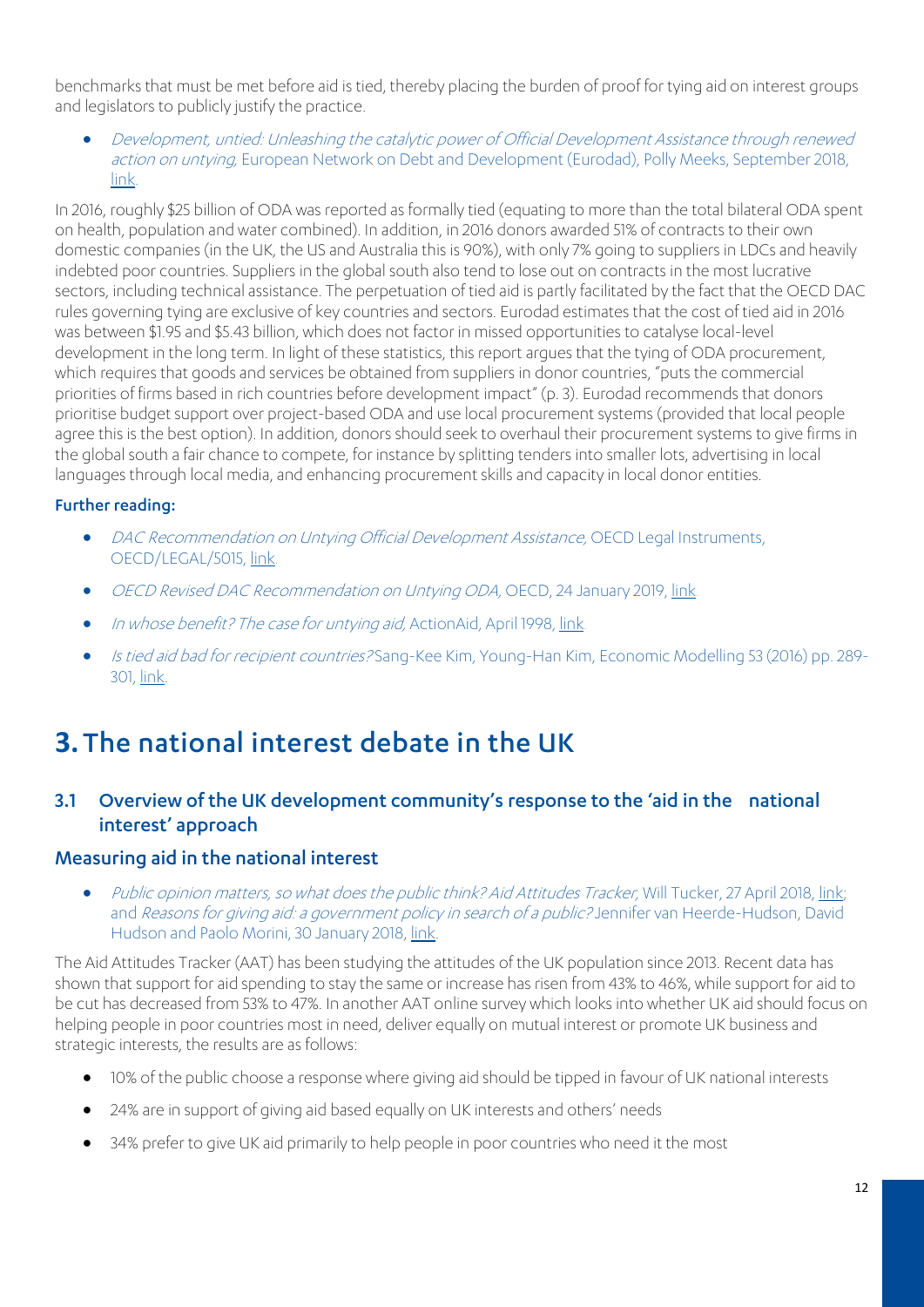- 15% think aid should not be given at all
- 15% 'don't know'.

While it is clear that a third of the UK public supports the use of aid to focus mostly on poverty reduction, one of the greatest perceived threats to aid quality is that the goal of poverty reduction is diluted when pursuing national interest goals. Another key finding from the survey is that aid should be given primarily to reduce poverty, and not to benefit the UK, but "if it happens to benefit us then that is great". At the same time, the AAT also finds that 45% of respondents indicate that aid is ineffective, with only 12% regarding it as very effective. These percentage levels remained fairly stable between November 2013 and September 2017. The AAT states that it is essential for the international development sector to keep an eye on the degree to which the pursuit of national interest gains in prominence, and increase efforts to improve public perceptions of and support for aid.

• Commitment to Development Index 2018, United Kingdom Country Report, Center for Global Development, [link.](https://www.cgdev.org/cdi-2018/country/GBR)

In 2003, the Center for Global Development (CGD) launched the Commitment to Development Index (CDI), which ranks the world's 27 richest countries according to their performance across seven policy areas: aid, finance, technology, the environment, trade, security and migration. The breadth of areas covered is in recognition of the fact that development is about more than foreign aid alone, and because "decisions made by the richest countries about their own policies and behaviour have repercussions for people in lower-income nations" (p. 2, 2018 brief). In the most recent ranking (from 2018), the UK scored eighth, with relative strengths in trade, security, aid and the environment, and performing less well on finance, migration and technology. The UK dropped one place from the 2017 CDI ranking, largely due to a lower score on aid. Table 1 summarises the three components most relevant to the mutual prosperity agenda.

#### • Real Aid Index, ONE Campaign, [link.](https://www.one.org/international/real-aid-index/)

ONE Campaign's Real Aid Index, launched in February 2019, assesses the performance of individual government departments against the criteria set out in the Real Aid Charter, which focuses on maintaining the 0.7% of gross national income (GNI) target, focusing entirely on poverty eradication, effectiveness and transparency. ONE raised concerns about the poverty focus of specific government departments, rating the performance of the Department for Business, Energy and Industrial Strategy as moderate and that of the Foreign Office (FCO) and the Home Office as weak. DFID, which still spends the majority of UK ODA, and the Department for Health and Social Care were both rated as strong in this area.

#### • Principled Aid Index, Policy Briefing, Nilima Gulrajani and Rachael Calleja, ODI, March 2019, [link.](https://www.odi.org/sites/odi.org.uk/files/resource-documents/12633.pdf)

ODI's Principled Aid Index, launched in March 2019, presents a comparative picture of the extent to which OECD DAC donors are spending aid in a principled way, defined as aid that targets "countries that need it most, supports global cooperation and adopts a public spirited focus on development impact rather than a short-sighted domestic return". It defines unprincipled aid in the national interest as "self-regarding, short-termist and unilateralist" (p. 2). The UK is ranked as the second most principled donor, just behind Luxembourg and followed by Sweden. The Index also shows that the UK has become less public-spirited in its aid spending over the period from 2013 to 2017, along with other donors including Sweden, Norway and Korea, measured across four dimensions: minimising tied aid, reducing alignment between aid spending and United Nations voting, de-linking aid spending from arms exports, and localising aid.

| Component   Indicators |                                                                | <b>UK progress</b>                                                                                                                                                                                                                                                                                                                                                                                       |
|------------------------|----------------------------------------------------------------|----------------------------------------------------------------------------------------------------------------------------------------------------------------------------------------------------------------------------------------------------------------------------------------------------------------------------------------------------------------------------------------------------------|
| Aid                    | Aid quantity<br>(bilateral and<br>multilateral)<br>Aid quality | UK bilateral aid quality scores above average, based on its performance in<br>reducing the burden on recipient countries, and transparency and learning.<br>Significant room for improvement on bilateral aid quality on indicators<br>$\bullet$<br>measuring how donors foster recipient country institutions (building<br>institutional strength by using country systems, priorities and approaches). |

# Table 1: Three key components of the mutual prosperity agenda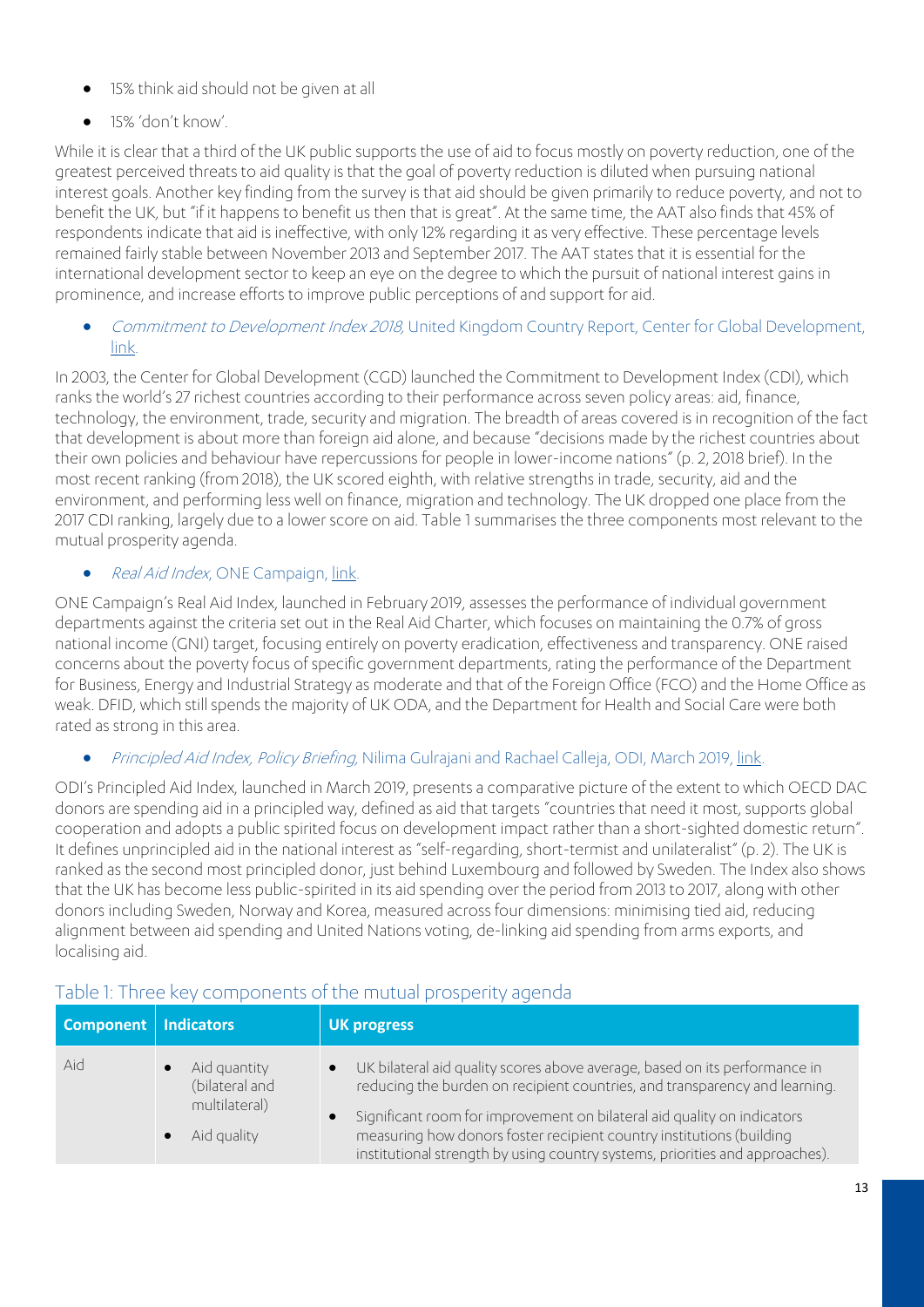| Finance | Investment<br>Financial secrecy<br>$\bullet$                                                                                                                        | UK international investment agreements are slightly better than average,<br>taking account of public policy goals of partners and supporting their<br>environmental and social regulations, but there is room for improvement. |  |  |
|---------|---------------------------------------------------------------------------------------------------------------------------------------------------------------------|--------------------------------------------------------------------------------------------------------------------------------------------------------------------------------------------------------------------------------|--|--|
|         |                                                                                                                                                                     | Scores well on international commitments and its compliance with the OECD<br>anti-bribery convention.                                                                                                                          |  |  |
|         |                                                                                                                                                                     | The UK could strengthen its performance as an open and transparent<br>$\bullet$<br>investor by a more comprehensive commitment to the OECD quidelines on<br>multinational companies.                                           |  |  |
|         |                                                                                                                                                                     | Low score on financial secrecy, which could be improved if overseas<br>$\bullet$<br>territories and crown dependencies moved in line with the rest of the UK.                                                                  |  |  |
| Trade   | Lower income-<br>weighted tariffs<br>Agricultural<br>$\bullet$<br>subsidies<br>Services trade<br>$\bullet$<br>restrictions<br>Logistics<br>$\bullet$<br>performance | Good trade infrastructure and efficient customs procedures.<br>Very few restrictions on trade in services and - due to being part of the EU<br>Customs Union - has low tariffs.                                                |  |  |

## <span id="page-13-0"></span>Visions for delivering on aid in the national interest

• After Brexit: new opportunities for global good in the national interest, Michael Anderson, Matt Juden and Andrew Rogerson, CGD, August 2016, [link.](https://www.cgdev.org/publication/after-brexit-new-opportunities-global-good-national-interest)

Shortly after the EU referendum, the CGD published a paper assessing new UK policy opportunities for global development that arise from Brexit. The authors take the view that the "national interest agenda is not just about aid; indeed, it is mostly not about aid at all. It touches on diplomacy, trade, security, movement of people, and financial regulation, as well as much else. Such an agenda will require a formidable combination of soft and hard power" (p. 6). The authors focus on the "triple win" of policies that are good for the world, good for the UK, and also good for the UK's negotiation to leave the EU. They find four clear winners:

- 1. Better trade for development counteracting the risk that developing countries come last in future trade negotiations.
- 2. Fighting modern slavery and people trafficking building on the UK Modern Slavery Act.
- 3. Climate change leadership new freedom to partner for carbon pricing.
- 4. Making new migration controls work for mutual benefit putting in place a unified 'points-based' system for migration control spanning EU and non-EU countries.

The authors also identify 'runner-up' policy areas: 1) restructuring UK agricultural subsidies, 2) establishing a new UK Development Bank, 3) developing a UK-owned "Smart Sanctions" mechanism, and 4) more cost-effective humanitarian assistance. Finally, the paper outlines promising areas that merit further consideration. These are: a stronger voice for the UK in environmental regulation, new intellectual property arrangements, a new model for competition law, a new procurement system, voluntary contracting into European delivery channels (such as the European Development Fund), new global initiatives on tax evasion, and boosting UK research networks in international development.

• Five ways to deliver UK aid in the national economic interest, Paddy Carter, ODI, September 2016, [link.](https://www.odi.org/sites/odi.org.uk/files/resource-documents/10897.pdf)

In this briefing note, ODI proposes five ways of spending UK aid in the national interest without compromising on its essential purpose of eradicating poverty and promoting sustainable development summarised in Table 2.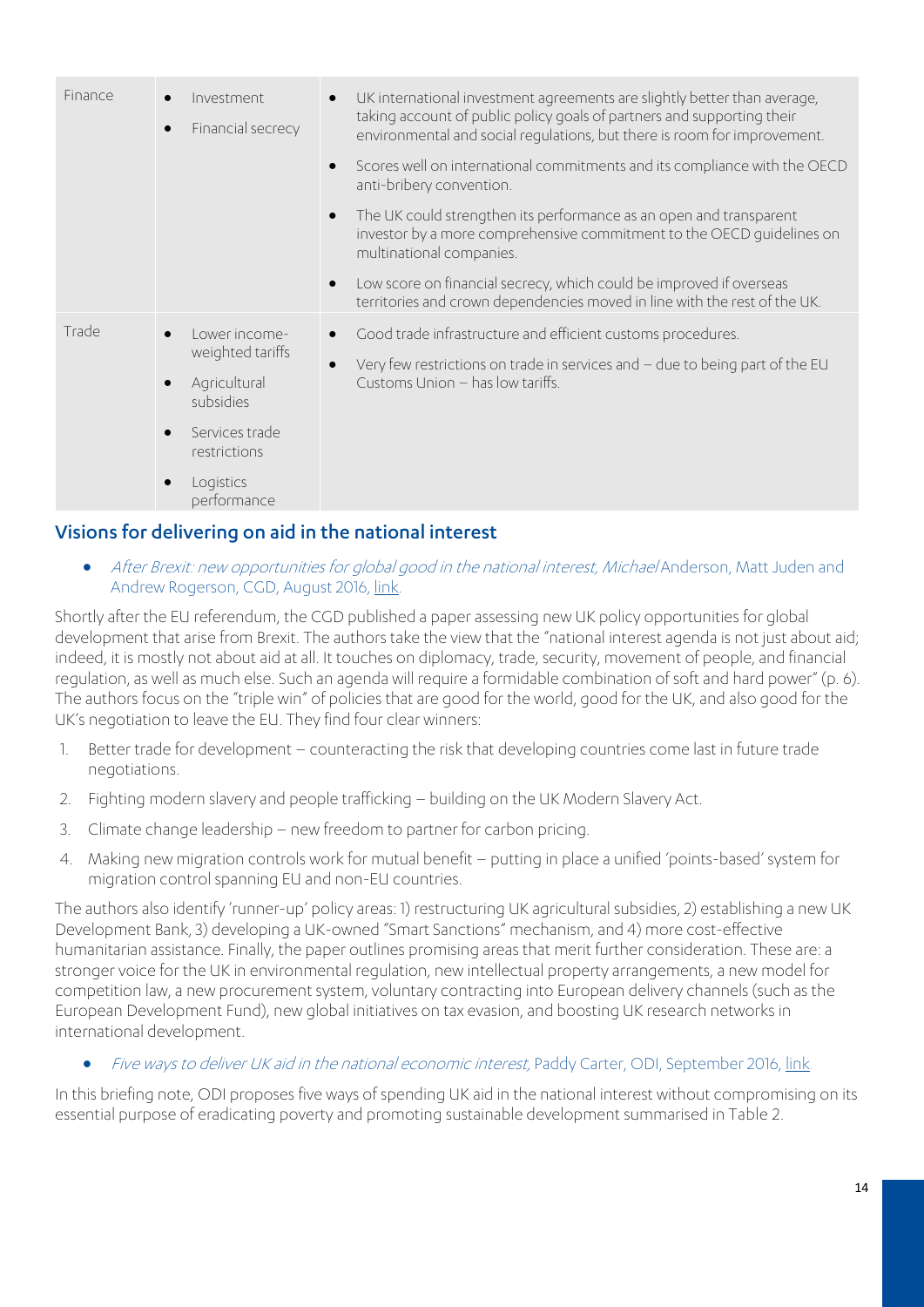#### Table 2: Five ways to deliver UK aid in the national interest (ODI)

| <b>Overview</b>                                                                                                                                                                                                                                                                                                                                                                                                            | <b>Recommendation</b>                                                                                                                                                                                                                                                                                                                                                  |
|----------------------------------------------------------------------------------------------------------------------------------------------------------------------------------------------------------------------------------------------------------------------------------------------------------------------------------------------------------------------------------------------------------------------------|------------------------------------------------------------------------------------------------------------------------------------------------------------------------------------------------------------------------------------------------------------------------------------------------------------------------------------------------------------------------|
| Enlightened self-interest: The UK's 2002 International<br>Development Act requires that aid be spent with the primary<br>purpose of contributing to a reduction in poverty.                                                                                                                                                                                                                                                | When the UK spots cost-effective opportunities to help the<br>world's most vulnerable, even if there is no obvious benefit<br>to the UK itself, it should take them. The UK should look for<br>opportunities to promote development overseas which<br>also bring benefits at home, but self-interest must not<br>become a necessary condition for all UK aid spending. |
| Boosting trade: Following the EU referendum, there has<br>been rising interest in exploring ways to use UK aid to<br>leverage better trade deals for the UK.                                                                                                                                                                                                                                                               | The UK should keep the focus of export promotion on<br>addressing market failures in international trade, rather<br>than indirectly using aid to finance export sales.                                                                                                                                                                                                 |
| New markets for investment: The UK has for a long time<br>invested in supporting the enabling environment for private<br>sector growth in developing countries, by helping them put<br>in place building blocks. DFID also uses its development<br>capital to 'crowd in' private investors into projects and new<br>enterprises. But not all investments have the same impact on<br>poverty.                               | Aid can benefit UK investors by driving inclusive and<br>sustainable growth overseas and by addressing market<br>failures in capital markets. But the secretary of state must<br>ensure that support from the aid budget is proportional to<br>poverty impact.                                                                                                         |
| Disaster prevention: While aid spending is set by the 0.7%<br>target, investing money to reduce future humanitarian<br>obligations will not save the UK money in the sense of<br>reducing total aid spending, but it will free up the aid budget<br>for spending on areas of more direct benefit to the UK. It is in<br>the national interest to spend less money coping with<br>disasters that could have been prevented. | The UK should take the lead in creating insurance-based<br>financing structures, complemented by strong country<br>systems, that disburse funds rapidly to organisations with<br>well-defined roles.                                                                                                                                                                   |
| Lead on global public goods: Exemplary public goods are<br>global security, the natural environment and pandemic<br>prevention.                                                                                                                                                                                                                                                                                            | The UK should continue to use aid to bring stability to<br>fragile states, and build on initiatives like the Ross Fund, the<br>Global Innovation Fund and Innovation UK to develop new<br>transformative technologies to share with the world.                                                                                                                         |

#### • Britain's Global Future: Harnessing the soft power capital of UK institutions, Philip Bond, James Noyes and Duncan Sim, ResPublica, July 2017, [link.](https://www.respublica.org.uk/wp-content/uploads/2017/07/ResPublica-Report-Britains-Global-Future.pdf)

This report takes into account the consequences and implications of the UK leaving the EU in terms of foreign policy. The authors argue that UK soft power – the influence a country exerts on the world stage without relying on economic or military strength – is more relevant and important than ever. The Global Britain soft power approach should be closely integrated with the government's approach to diplomacy and foreign policy in order to increase the UK's authority on the world stage. The report also emphasises that civil society is better placed than the state to establish long-term relationships with other countries, and that these institutions must be at the heart of the government's vision for Global Britain. The report also offers several recommendations, including creating a clear soft power vision based around the primacy of civil society and reallocating foreign aid spending in line with the UK's institutional strengths. The report also argues that a "smarter" international aid policy is needed, where more spending is allocated to education and government and civil society.

#### • Global Britain: A twenty-first century vision, Bob Seely MP and James Rogers, Henry Jackson Society, February 2019, [link.](https://henryjacksonsociety.org/wp-content/uploads/2019/02/HJS-Global-Britain-%C2%AD-A-Twenty-first-Century-Vision-Report-A4-web.pdf)

This report, authored by Bob Seely, MP for the Isle of Wight and member of the House of Commons Foreign Affairs Select Committee, and James Rogers, Director of the Global Britain Programme at the Henry Jackson Society, presents a vision for how the UK can make the institutions and instruments of state power more effective, particularly in a post-Brexit context. The authors argue that the UK currently lacks an integrated approach to foreign policy, and that it should create a National Strategy Council (emerging from the existing National Security Council), which leads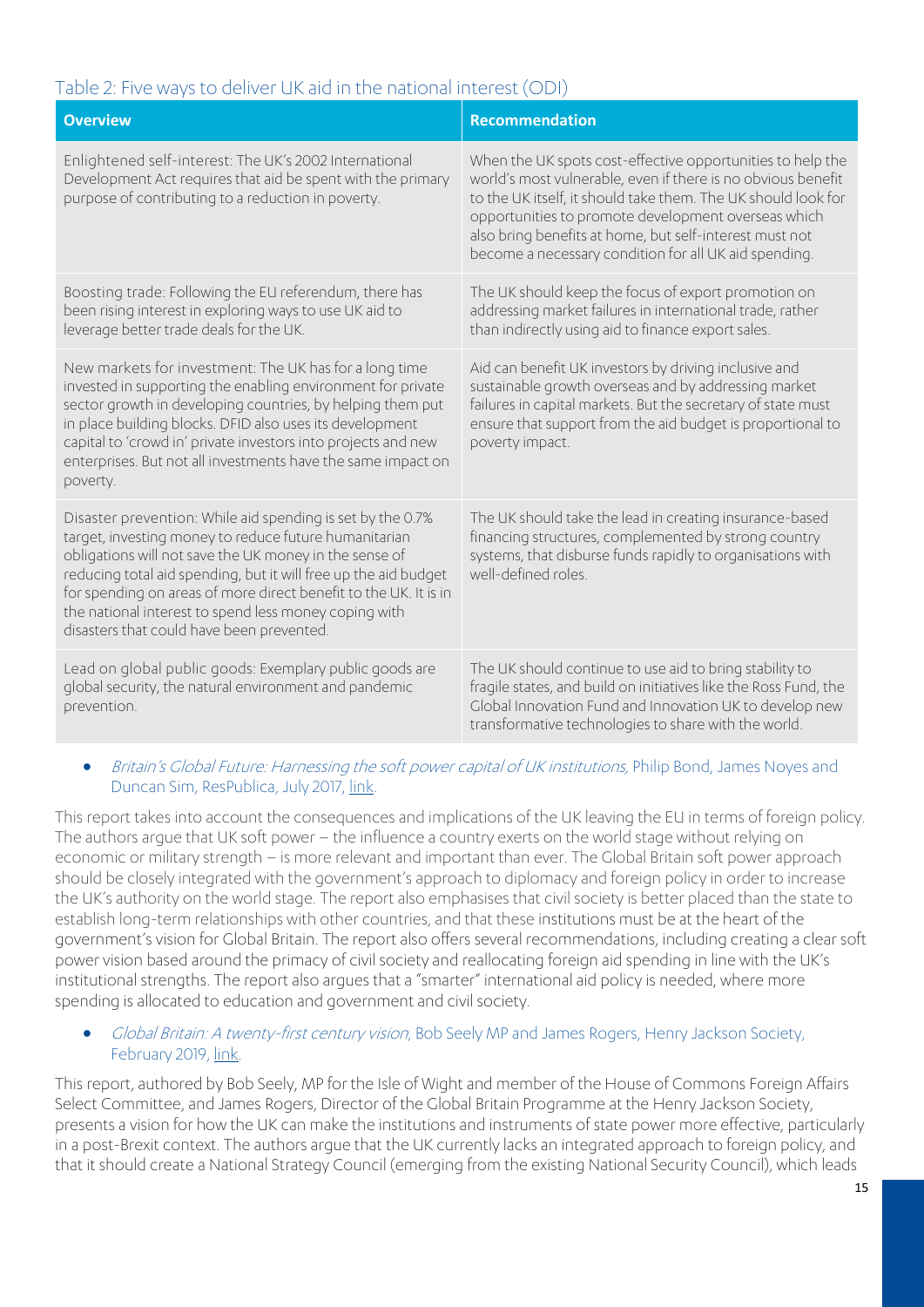on developing a National Global Strategy. The authors also recommend an organisational re-structuring, which would see DFID and the Department for International Trade amalgamated into the FCO as new agencies, following the model of Australia and Canada. Several changes to spending are also outlined, as follows:

- The BBC World Service should be mandated by the FCO as a global broadcaster on all major audio and visual platforms and should be funded from the "international development" budget (defined as distinct from the foreign aid, or ODA, budget).
- All UK contributions to peacekeeping should come from the ODA budget.
- Humanitarian aid spending should be preserved, while allowing for more spending to be channelled through the FCO and Ministry of Defence (MoD).
- The total amount of spending on "international development" inclusive of ODA should be capped at 0.7%, provided the UK gains freedom to define this aid as it sees fit.
- The 0.7% of GNI target should no longer be mandatory, but dependent on the quality of projects. Unallocated funding should be put into a UK Development Fund for future use.
- The UK should no longer provide ODA to countries with advanced military or space programmes without a clear strategic purpose.

The report concludes by noting that there is an "imbalance in overseas spending", and that by changing the definition of what counts under the umbrella of international development, there would be an uplift in spending for the FCO and the MoD (with the latter receiving an increase of as much as 3% of GDP).

• Global Britain, global challenges. How to make aid more effective, Jonathan Dupont, Policy Exchange, 2017, [link.](https://policyexchange.org.uk/wp-content/uploads/2017/07/Global-Britain-Global-Challenges-5th-July.pdf)

This report was published a year after the UK's 2016 EU membership referendum. Against the backdrop of Brexit, the author addresses the question of how to make UK aid more effective in tackling global challenges and makes the case that there are clear synergies between national and global interests, particularly in the combination of hard and soft power, innovation and trade. Nevertheless, the UK must be careful that "its decision to become a 'global champion for free trade' should be seen as an expression of long standing principles, and not just a mercantilist attempt to secure a greater export share" (p. 14). Finally, the author puts forward four principles to follow in tackling global challenges:

- 1. Maintain the commitment to a Global Britain, including by continuing to spend 0.7% of GNI on aid and updating the 2015 UK aid strategy to take into account post-Brexit changes.
- 2. Create a more efficient and innovative aid budget, including by creating a new Office for Aid Effectiveness and by increasing the proportion of ODA spent on global public goods.
- 3. Stand up for democracy, rule of law and a free press, with DFID publishing an annual analysis of the quality of developing country institutions.
- 4. Reduce trade barriers with the developing world and act as a global champion of free trade, by going beyond the EU's duty-free, quota-free approach for developing countries and by reforming the Common Agricultural Policy after 2020.
	- The changing face of UK aid: How to deliver mutual prosperity, Jack Thompson, PA Consulting, 2 July 2019, [link.](https://www.paconsulting.com/insights/the-changing-face-of-uk-aid-how-to-deliver-mutual-prosperity/)

In this blog post, the author notes that ODA spending is a key area scrutinised in government spending reviews, given the shift in direction for UK aid to align with the UK national interest, as outlined in the 2015 UK aid strategy. The Prosperity Fund is presented as an example in which, although innovative in the approach to fund-level portfolio management, tension existed between strategic objectives and delivery. The Fund has not yet worked out a design that "reduces poverty and promotes inclusion while delivering secondary benefits to UK and international business" (paragraph 3). In light of this, four key lessons are presented in relation to designing, defining, measuring and operationalising aid portfolios in order to deliver greater returns from UK aid: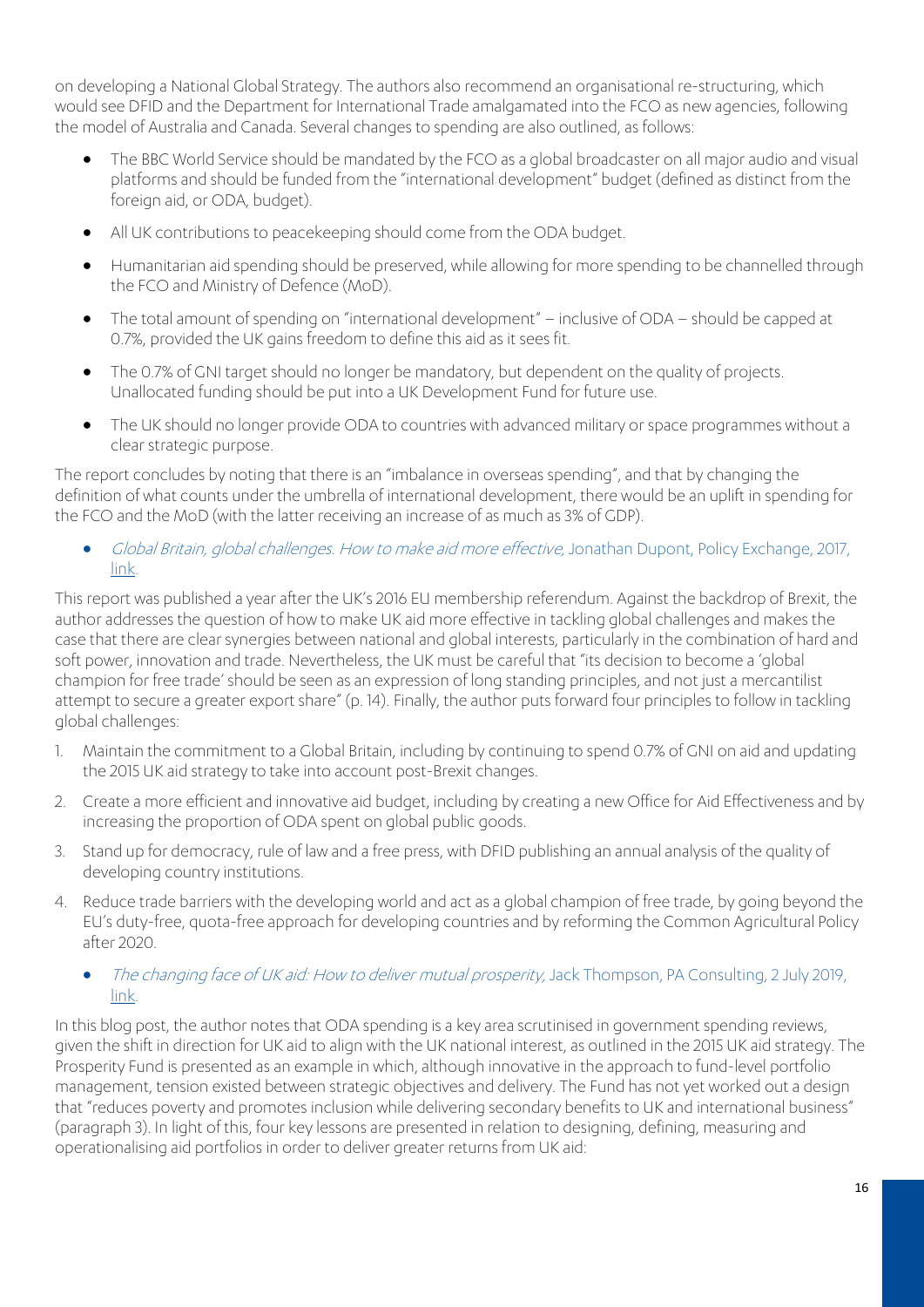- 1. Design programmes that balance primary purpose and secondary benefit, starting with the primary development challenge to solve before considering where the UK can support.
- 2. Define secondary benefits and how to achieve them.
- 3. Develop monitoring and evaluation procedures, including the identification and prioritisation of relevant indicators.
- 4. Decide who is responsible for delivering benefits.
	- Ethical foundations for aid: duty of rescue and mutual benefit, Paul Collier, ABC Religion and Ethics, 1 September 2016, [link.](https://www.abc.net.au/religion/ethical-foundations-for-aid-duty-of-rescue-and-mutual-benefit/10096596)

In a long-form online essay, Paul Collier argues that there is "nothing inherently bad about designing aid in such a way that it generates mutual benefit. On the contrary, it can be desirable." This is because mutual benefit can create a more equal relationship that differs from the "faux 'partnership' of charity", make donor commitments more credible, and even lead to larger aid budgets. Spending aid for mutual benefit does, however, carry the risk of an adverse effect: diverting aid from projects which contribute to the "duty of rescue" (part of the ethical rationale for foreign aid spending) to those that make a smaller contribution but generate benefits for the donor. This risk is mitigated by the fact that while each dollar of aid spent for mutual benefit is less effective for the duty of rescue, donors are still incentivised to provide more aid. Nevertheless, Collier argues that any project characterised by mutual benefit must be scrutinised to ensure that it is effective as the best alternative use of money. He demonstrates this scrutiny by looking at four distinct uses of aid:

- 1. Chinese infrastructure-for-resource deals, which removed conditionality and avoided the asymmetry of the donor-recipient relationship. However, this asymmetry was replaced by differing degrees of capability. Chinese packages were also opaque and not subject to competition, skewing terms in China's favour.
- 2. Subsidies for commercial investment, given that the poorest countries are short of investment by modern firms. Mass poverty cannot be overcome by donor financing of governments, therefore confining aid to the public sector restricts its potential. In contrast, aid to subsidise pioneer firms is an ethically reasonable way of compensating these firms for benefits that accrue to others (positive externalities).
- 3. Aid to fragile states¸ for which there is a legitimate duty of rescue. Aid used to address fragility (a global public bad) has the potential to be a global public good, yet it has become ethically controversial given the potential for security expenditure to be repressive. As security is a precondition for development, it is difficult to justify excluding spending that strengthens national military capability from aid spending.
- 4. Aid for the mitigation of climate change, specifically reducing carbon emissions. Climate change is a global priority, however it should be financed through new instruments such as carbon taxes rather than a diversion of aid budgets from their primary duty of rescue from mass despair. Some projects will meet the dual criteria of duty of rescue and climate change mitigation, but the most pertinent use of aid is for climate adaptation.

In conclusion, Collier notes that the ethical foundations of aid can be usefully reinforced by the addition of a selfinterest component. However, due to the potential for moral hazard, any claims to mutual benefit must be adequately scrutinised.

#### <span id="page-16-0"></span>Concerns about the pivot towards national interest, in the UK and elsewhere

• UK aid: allocation of resources, seventh report of session 2016-17, House of Commons, International Development Committee, 21 March 2017, [link.](https://publications.parliament.uk/pa/cm201617/cmselect/cmintdev/100/100.pdf)

In 2017, the International Development Committee (IDC) launched an inquiry into the allocation of UK aid. In the final inquiry report, the IDC notes a shift in UK development strategy since the 2016 EU referendum, including a change in tone on the relationship between the aid budget and trade. The IDC also notes the concern expressed by witnesses to the inquiry that UK aid could become "implicitly tied". While this would not be a formal condition, the shift to focus more on the national interest could provide expectations of producing goods or services from the UK. While the IDC welcomes DFID's strong focus on economic development as an important aspect of poverty reduction, the creation of mutually beneficial partnerships in the national interest must not lead to a rise in explicitly or implicitly tied aid. As part of this, "language surrounding leveraging aid for trade and creating opportunities for UK companies and the City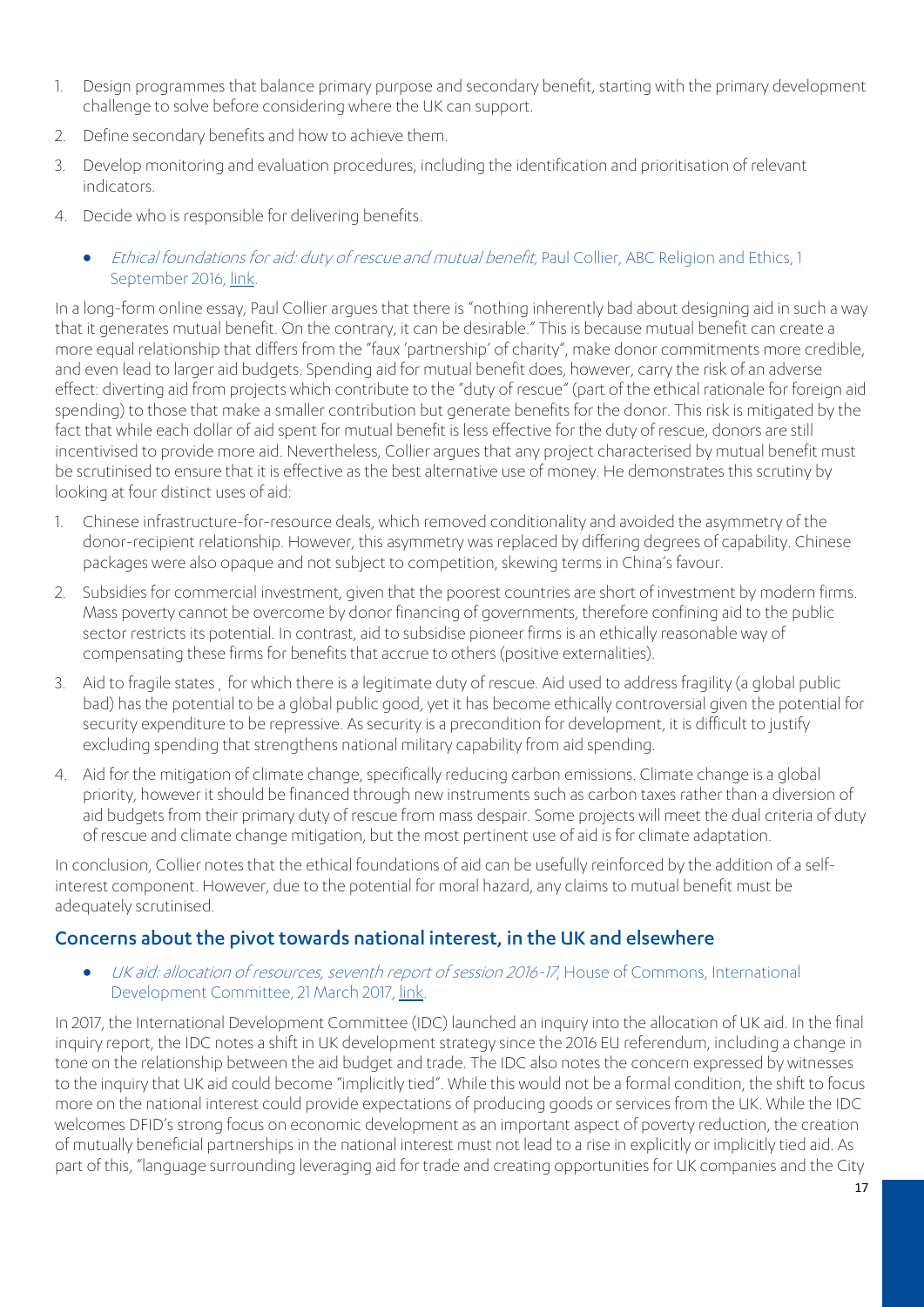of London needs to be used cautiously, so as not to create an impression that aid is being given conditionally" (p. 37). The IDC concludes the report by strongly reiterating its recommendation that poverty reduction be made the explicit primary purpose of any UK aid spending.

#### • Exporting stimulus and "shared prosperity": Reinventing foreign aid for a retroliberal era, Emma Mawdsley, Warwick E. Murray, John Overton, Regina Scheyvens, Glenn Banks, ODI, Development Policy Review, 2017, [link.](https://onlinelibrary.wiley.com/doi/abs/10.1111/dpr.12282)

Despite the recessions in northern economies following the 2008 global financial crisis, levels of foreign aid spending have not fallen. The central argument of this article is that there has, however, been a shift in the narrative and nature of foreign aid spending, constituting a "return to explicit self-interest designed to bolster private sector trade and investment" (p. 25). The authors term this shift retroliberalism, due to its revitalisation of (explicit) state-led financing under the umbrella of neoliberalism. Based on evidence from the UK and New Zealand, the authors argue that aid programmes are increasingly functioning as exported stimulus packages. In practice, this means that "aid has become part of a broader stimulus package intended to revive and sustain capitalism, primarily with the donors in mind, but with spillover benefits for capitalist elites in partner countries" (p. 40). The benefits for workers and citizens are less sure. The article concludes by proposing that aid should be reclaimed, with a focus on lessening global inequality.

• National interests and the paradox of foreign aid under austerity: Conservative governments and the domestic politics of international development since 2010, Emma Mawdsley, The Geographical Journal, Vol. 183, No. 3, September 2017[, link.](https://rgs-ibg.onlinelibrary.wiley.com/doi/abs/10.1111/geoj.12219)

In this academic article, Mawdsley argues that although Conservative-led governments since 2010 have imposed domestic austerity while maintaining foreign aid commitments, they have adopted an increasingly explicit stance that aid must be spent in the national interest. In 2014, the UK met the UN target of spending 0.7% of GNI on ODA, despite high levels of hostility from Conservative MPs, influential sections of the media, and parts of the British public. This commitment runs counter to arguments that foreign aid is an external projection of national approaches to redistribution, with higher levels of aid correlating with states that commit to higher levels of spending on domestic social welfare. Providing a historical overview, the author notes that since the establishment of the OECD DAC in 1960, levels of ODA spending under Conservative governments have always fallen. The Conservative 2009 Green Paper on One World Conservatism represented a departure from this trajectory, promising to adopt a value for money-led approach while maintaining levels of spend, a promise which was fulfilled when the Conservative-led government came to power in 2010.

Since then, there has been a notable shift in the official aid discourse of most OECD DAC donors. DFID has been a leading example of a more assertive and explicit focus on spending aid to further national self-interest. Conservative champions of aid have sought to justify aid spending while imposing austerity by referencing various UK interests as follows: soft power as an explicit benefit of foreign aid, contributions to global public goods (such as climate change mitigation and disease control) as enlightened self-interest, economic benefits to the UK as achievable alongside poverty reduction, and improving the UK's security as a contribution to global stability. The article concludes with the reflection that successive Conservative governments have sought to persuade the British public that foreign aid spending should be maintained by appealing to their moral and charitable instincts; whether the shift towards persuading them on the grounds of aid working in the UK national interest has been successful is yet to be seen.

#### • "Aid in the national interest" – in the interest of the poorest? Mike Green, The Reality of Aid 2018: The Changing Faces of Development Aid and Cooperation, Reality of Aid Report, 14 January 2019[, link.](https://reliefweb.int/sites/reliefweb.int/files/resources/Full-Version-RoA-Report-2018-min.pdf)

In this report, Mike Green from Bond argues that since the 2016 EU referendum, the Brexit discourse on 'taking back control' has permeated the development sector in the UK and is mirrored in the national interest debate. In this chapter, the author focuses on the decline of DFID's share of UK ODA, the establishment of the cross-government Prosperity Fund (with a secondary objective of creating opportunity for international business, including UK companies), the creation of the Conflict, Stability and Security Fund (CSSF), and a push to change the definition of ODA. He argues: "Dual objectives of national interest alongside poverty reduction can create an inherent tension, which results in secondary national interests eclipsing ODA's primary aim of reducing poverty. Taking this to its furthest conclusion, an increasing emphasis on the promotion of UK interests can distract from the rightful emphasis of ODA on poverty reduction. It also has potential to be a worrying step toward the return of tied aid" (p. 403).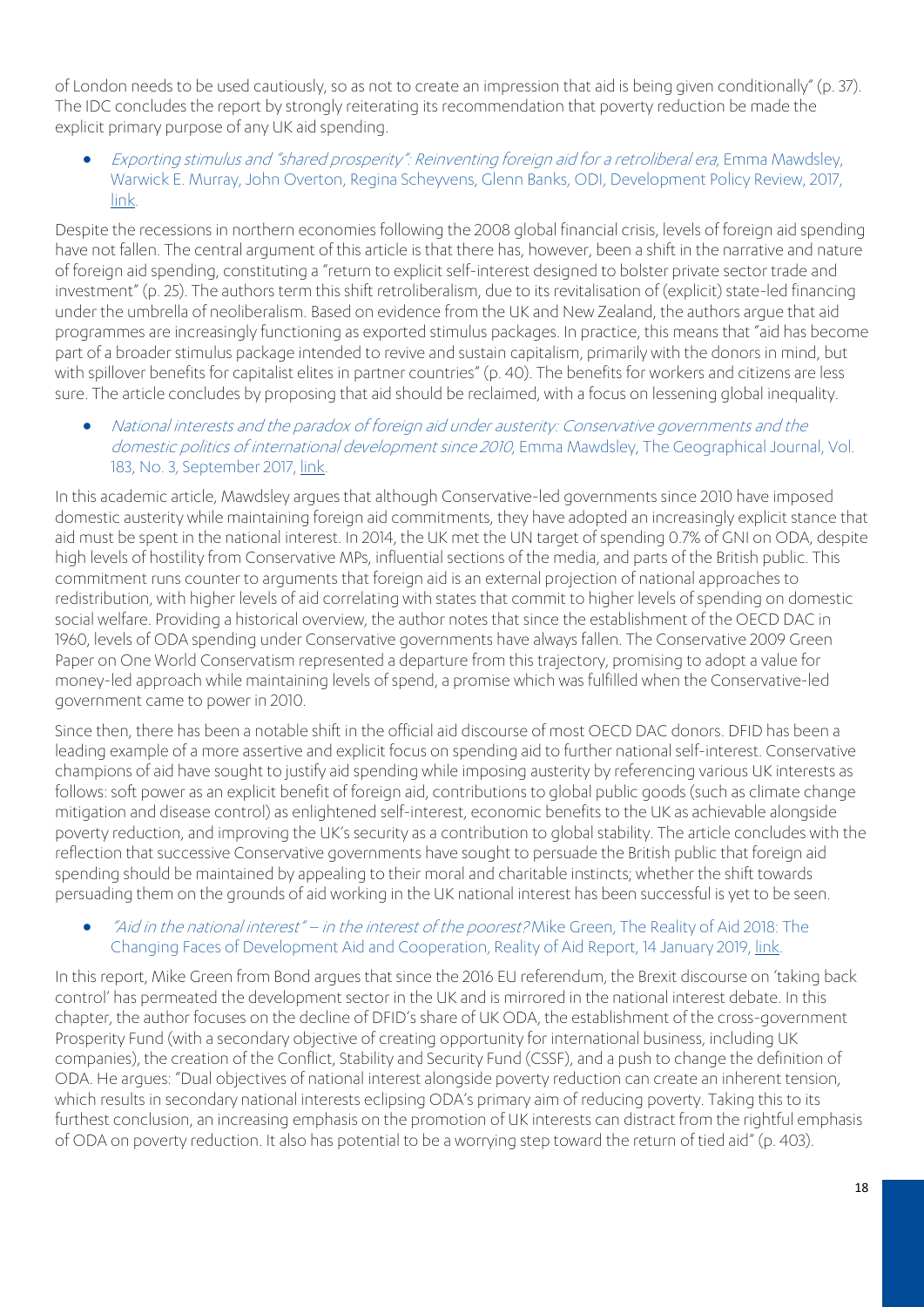#### Further reading:

- The "global Britain" report: rule-breaking in foreign aid will not strengthen UK soft power, Global Development Institute, 12 February 2019, [link.](http://blog.gdi.manchester.ac.uk/the-global-britain-report-rule-breaking-in-foreign-aid-will-not-strengthen-uk-soft-power/)
- Development aid and national interests, February 2019, British Council[, link.](https://www.britishcouncil.org/research-policy-insight/insight-articles/development-aid-national-interests)
- Development, self-interest, and the countries left behind, Brookings Institution, Sarah Bermeo, 7 February 2018, [link.](https://www.brookings.edu/blog/future-development/2018/02/07/development-self-interest-and-the-countries-left-behind/)
- DFID's share of UK aid rises but it's not all good news, Devex, 5 April 2019, [link.](https://www.devex.com/news/dfid-s-share-of-uk-aid-rises-but-it-s-not-all-good-news-94633)
- UK aid figures spark renewed alarm over cross-government spending, Devex, 6 April 2019[, link.](https://www.devex.com/news/uk-aid-figures-spark-renewed-alarm-over-cross-government-spending-92481)
- Opinion: Aid isn't going to the world's poorest people. Why?, Devex, 25 April 2019, [link.](https://www.devex.com/news/opinion-aid-isn-t-going-to-the-world-s-poorest-people-why-94747)

# <span id="page-18-0"></span>**4.**Review of bilateral donor practices in enhancing mutual prosperity

# <span id="page-18-1"></span>4.1 Changing definitions of official development assistance

• TOSSD Compendium for public consultation, draft June 2016, OECD[, link.](https://www.oecd.org/dac/financing-sustainable-development/TOSSD%20Compendium2016.pdf)

In a 2016 report, the OECD highlighted that the concept of mutual benefit "is one of the main principles of South-South co-operation… The concept is linked to solidarity and equality among countries and implies that international co-operation arrangements have win-win outcomes benefitting all partners involved" (p. 15). Likewise, many OECD members acknowledge that their development cooperation is also linked to their foreign policy and trade objectives. In recognition of this, the OECD has introduced the concept of total official support for sustainable development (TOSSD), which "aims to cover a broader range of activities that support sustainable development in developing countries, not necessarily with development as their primary objective. This means it will be better aligned with the principle of mutual benefit" (p. 15). The figure below illustrates the differing scope of ODA and TOSSD.

# Figure 2: the differing scope of ODA and TOSSD



#### • ODA modernisation background paper, Development Initiatives, September 2017, [link.](http://devinit.org/wp-content/uploads/2017/09/Backgound-paper_ODA-modernisation.pdf)

This report demystifies the concept of ODA modernisation, a term used to refer to ongoing aid reforms being undertaken by the OECD DAC, first announced in 2012. Through this process, the official system for how ODA spending is monitored, measured and reported is being significantly updated. There are both technical and political drivers behind these changes. The technical aspects include ensuring consistency of reporting across donors and more accurate reflections of donor effort allocated to development activities. The political and policy drivers are more complex and vary across donors. The DAC itself states that modernisation seeks to reflect the introduction of many new types of finance since the definition of ODA was conceived in the 1960s, and to politically incentivise donors to increase more concessional financing flows. The changes will also better accommodate the ways in which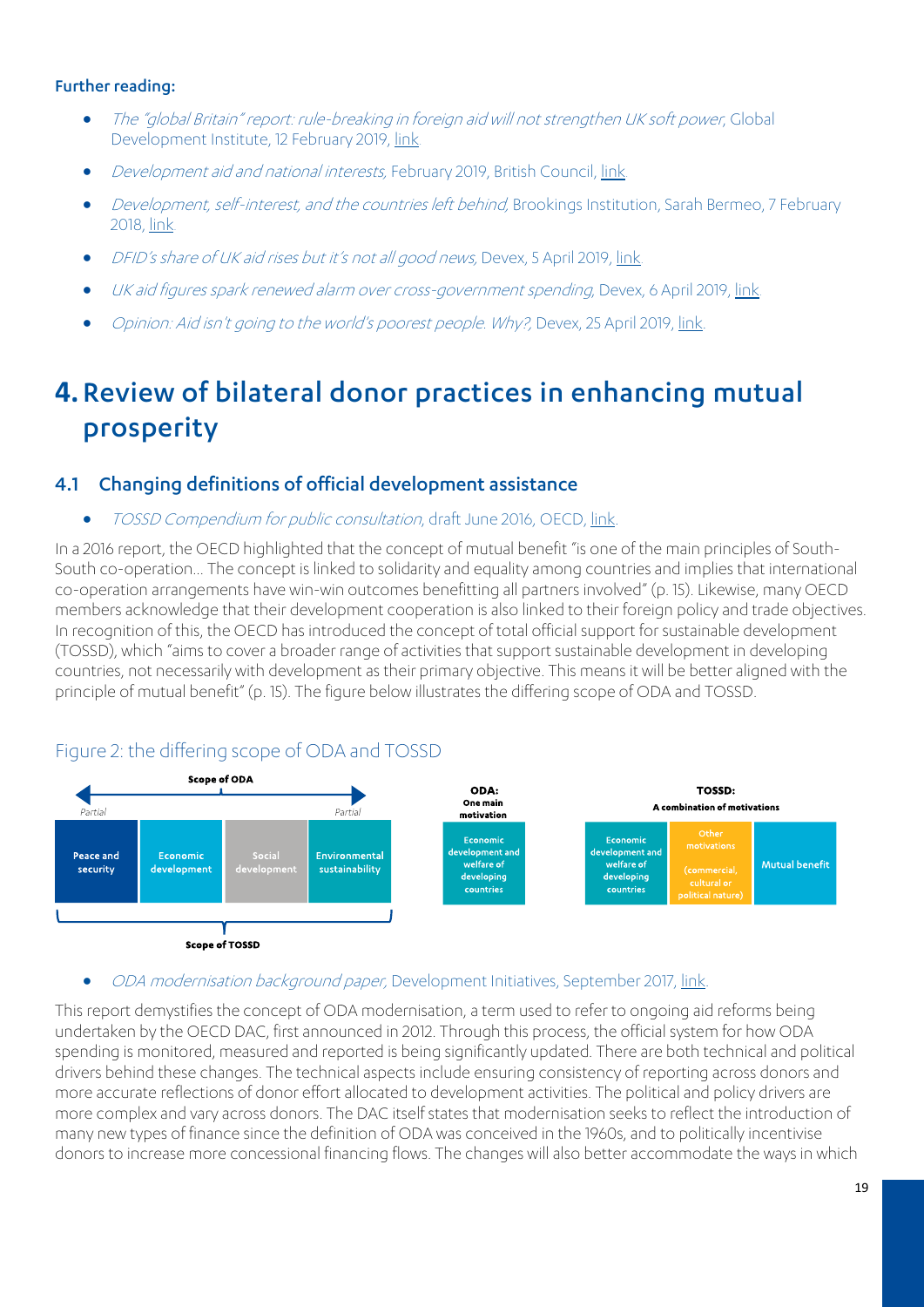emerging economies deliver development assistance, including through south-south cooperation. ODA modernisation can be conceptualised across two areas of change, see Table 3.

Development Initiatives concludes that while the new rules may improve ways of measuring donor effort, they also mean that overall ODA figures will not fully resemble actual resource transfers. This is largely because the headline ODA figures for loans and private sector instruments (PSIs) will not match funds committed or disbursed. There is concern that PSIs represent a significant change to the concessionality aspect of ODA, and that it will be difficult to maintain the same level of transparency as for the rest of ODA reporting, due to commercially confidential information.

• How should UK development finance count as aid?, 18 October 2018, Ian Mitchell and Euan Ritchie, CGD, [link;](https://www.cgdev.org/blog/how-should-uk-development-finance-count-aid) and Aid for the private sector: continued controversy on ODA rules, Jesse Griffiths, ODI, 17 October 2018[, link.](https://www.odi.org/comment/10699-aid-private-sector-continued-controversy-oda-rules)

#### Table 3: ODA modernisation across two areas of change

| 1. Updating, clarifying and 'streamlining' existing ODA<br>reporting                                                                                                                                                                                                                                                                                                                                                                                                                                                                                                                                                                                                          | 2. Expanding ODA to bring in new activities, new<br>flows and new financing instruments not previously<br>eligible as ODA                                                                                                                                                                                                                                                                                                                          |  |
|-------------------------------------------------------------------------------------------------------------------------------------------------------------------------------------------------------------------------------------------------------------------------------------------------------------------------------------------------------------------------------------------------------------------------------------------------------------------------------------------------------------------------------------------------------------------------------------------------------------------------------------------------------------------------------|----------------------------------------------------------------------------------------------------------------------------------------------------------------------------------------------------------------------------------------------------------------------------------------------------------------------------------------------------------------------------------------------------------------------------------------------------|--|
| ODA loans: only the grant proportion of loans will count as<br>ODA, in other words a loan of \$10 million with a 25% grant<br>element will count as \$2.5 million of ODA. Repayments of<br>capital on existing loans will no longer be subtracted from<br>the headline ODA figures. Currently the discount rate is set<br>at 10%, but in future it will be differentiated by country<br>income status.<br>Debt relief: new rules allow donors to count a greater<br>$\bullet$<br>proportion of their lending as ODA than would otherwise be<br>the case, specifically because of the risk of default when<br>lending to developing countries, especially the poorest<br>ones. | Private sector instruments (PSIs), including equity<br>investments, quarantees and other 'market-like'<br>instruments, will allow for reporting of investments in<br>private companies, non-concessional loans to private<br>companies, and underwriting of commercial activities<br>through quarantees. The ODA eligibility of PSIs is to<br>be judged according to different criteria: financial<br>additionality and development additionality. |  |
| In-donor refugee costs: levels have risen significantly across<br>$\bullet$<br>donors, along with a tightening of the rules on how to<br>report these costs.                                                                                                                                                                                                                                                                                                                                                                                                                                                                                                                  | Some peace and security activities: new ODA-eligible<br>activities, mainly non-coercive security-related<br>activities with a long-term sustainable development                                                                                                                                                                                                                                                                                    |  |
| Data changes - including purpose codes, channel codes<br>$\bullet$<br>and finance types: addition of sector codes, and a plan to<br>align purpose codes with the SDGs. New financial codes for<br>instruments such as blended finance.                                                                                                                                                                                                                                                                                                                                                                                                                                        | objective, for instance training for partner military<br>forces and educational activities to prevent violent<br>extremism. The proportion of core funding provided<br>for UN peacekeeping that counts as ODA is to be<br>increased from 7% to 15%.                                                                                                                                                                                                |  |

In these two blog posts, the CGD and ODI both express concern over the UK's proposal to change the definition of aid to allow returns made on investments by the CDC Group to count towards the 0.7% aid spending target. As noted above, the OECD DAC agreed in 2016 to introduce a new category of ODA spending knowing as 'private sector instruments', or PSIs, to capture the value of official support to private sector companies acting in developing countries, both domestic and foreign. The CGD argues that CDC profit should not count as ODA, nor should the UK let the aid ceiling limit its investment ambition. Using the UK's preferred reporting mechanism, counting profits would double-count investment in CDC, thereby creating artificial incentives to favour its use. Should the UK succeed in changing the rules, this would mean that the UK would provide less support overall to developing countries. ODI argues that focusing on what counts as 'official' support only serves to obscure other, larger issues, for instance how we can avoid incentivising aid to flow to the most viable commercial opportunities rather than following the greatest needs. Can we prevent an increase in tied aid and debt risks? If no agreement is reached, the concept of ODA itself risks being undermined.

#### <span id="page-19-0"></span>4.2 Rapid survey of other bilateral donor approaches to mutual prosperity

• When unintended effects become intended: implications of 'mutual benefit' discourses for development studies and evaluation practice, Niels Keijzer & Erik Lundsgaarde, Evaluation and Program Planning, June 2018, [link.](http://pure.diis.dk/ws/files/851008/keijzer_lundsgaarde_2017_7.pdf)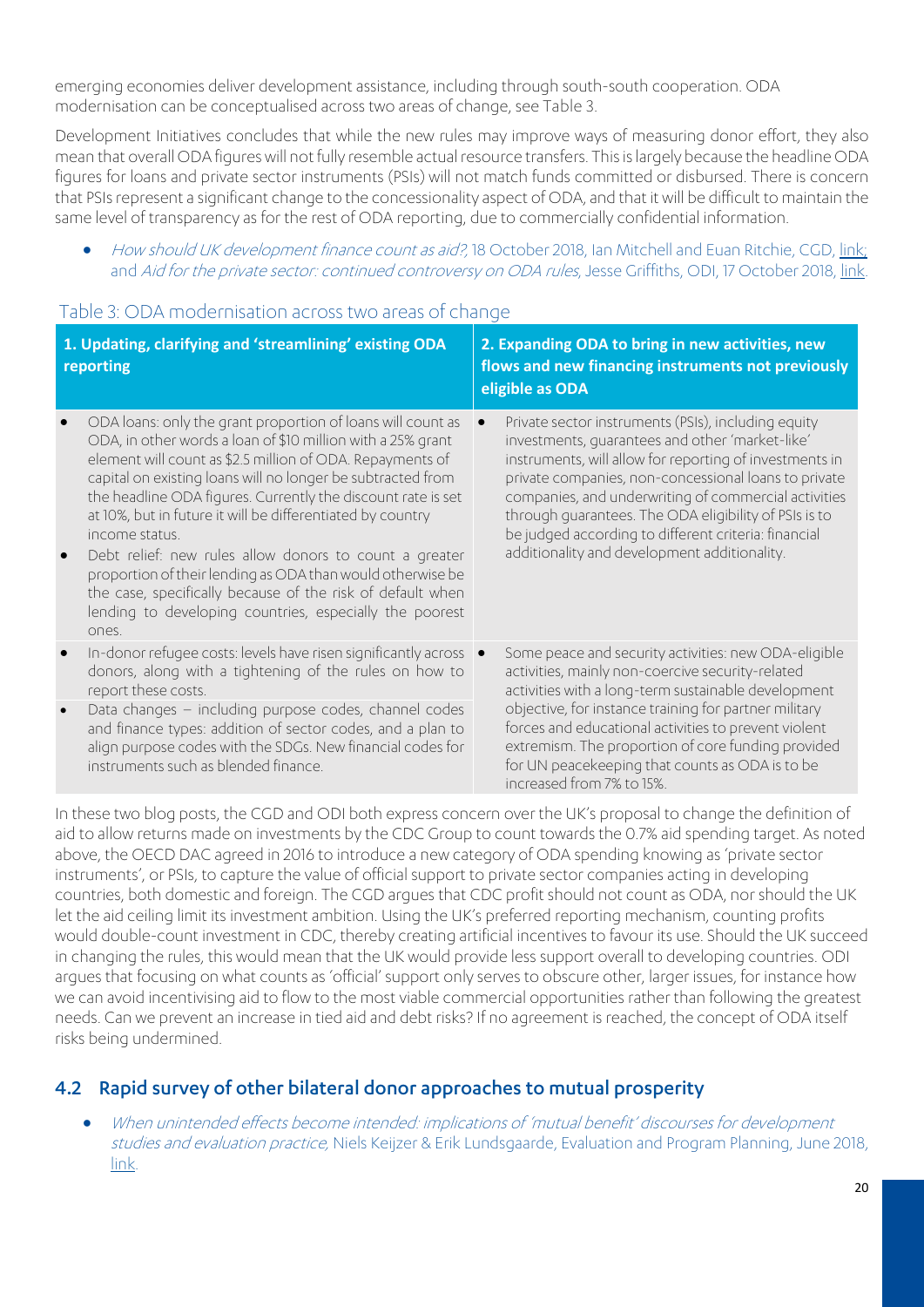The article (summarised in Table 4) presents a present-day comparison of four donors, including the UK, based on policy statements and the legal basis for development initiatives.

#### Table 4: Recent policy statements on development assistance/cooperation

| <b>United Kingdom</b>                                                                                                                                                                                                                                                         | <b>Netherlands</b>                                                                                                                | <b>European Union</b>                                                                                                                                                                                                       | <b>Denmark</b>                                                                                                                                                      |
|-------------------------------------------------------------------------------------------------------------------------------------------------------------------------------------------------------------------------------------------------------------------------------|-----------------------------------------------------------------------------------------------------------------------------------|-----------------------------------------------------------------------------------------------------------------------------------------------------------------------------------------------------------------------------|---------------------------------------------------------------------------------------------------------------------------------------------------------------------|
| "The UK's development spending<br>will meet our moral obligation to<br>the world's poorest and also<br>support our national interest" (2015<br>UK aid strategy).                                                                                                              | "Our mission is to<br>combine aid and trade<br>activities to our mutual<br>benefit"<br>(Ministry of Foreign Affairs,<br>$2013$ ). | "Development policy will<br>become more flexible<br>and aligned with our<br>strategic priorities"<br>(European Commission,<br>$2016$ ).                                                                                     | "We will be driven by<br>the wish to promote<br>Danish foreign and<br>domestic policy<br>interests at one and the<br>same time"<br>(Danish government,<br>$2016$ ). |
| Legal basis for development assistance/cooperation                                                                                                                                                                                                                            |                                                                                                                                   |                                                                                                                                                                                                                             |                                                                                                                                                                     |
| "Assistance provided for the purpose<br>of (a) furthering sustainable<br>development in one or more<br>countries outside the United<br>Kingdom, or (b) improving the<br>welfare of the population of one or<br>more such countries" (International<br>Development Act, 2002). | No law on development<br>cooperation.                                                                                             | "Union development<br>cooperation policy shall<br>have as its primary<br>objective the reduction<br>and, in the long term, the<br>eradication of poverty"<br>(Treaty on the Functioning<br>of the European Union,<br>2012). | Both international goals<br>and Danish interests<br>featured in the<br>International Development<br>Cooperation Act.                                                |

The following section constitutes short summaries of how a sample of other OECD DAC donors are currently utilising their aid budgets to pursue mutual prosperity.

#### <span id="page-20-0"></span>European Union

• The modernization of European development cooperation: leaving no one behind? Alexandra Rosen, CONCORD Europe, 2018 Reality of Aid report, 14 January 2019, [link.](http://www.realityofaid.org/wp-content/uploads/2018/12/RoA-Full-Report2018FINAL3-min.pdf)

ODA provided by the EU and its 28 member states (EU28) totalled €75.46 billion in 2016, but declined by 2.4% in 2017. Nevertheless, the EU28 constitute the world's largest development donor bloc. However, an estimated one-fifth of ODA provided by EU member states constitutes "inflated aid", which is financial flows that do not represent a genuine transfer of resources to developing countries, as opposed to "genuine aid". There is also a shift away from providing ODA to LDCs.

Some EU member states have committed to spending aid on delivering genuine developmental impact in developing countries, particularly Sweden and Luxembourg. But there is concern that EU aid is not always used for development purposes in developing countries. In-donor refugee costs accounted for 30% of the increase in EU ODA in 2016, and are a central feature of European development cooperation. Overall, there has been a "trend towards an instrumentalisation of ODA to address emerging non-development objectives", for instance managing migration flows and achieving domestic security goals (p. 343). In addition, the EU relies heavily on the private sector to achieve the SDGs, but evaluations have shown that EU blending projects do not generally have strong pro-poor dimensions. While the private sector has an important role to play, rigorous safeguards are required to ensure that inequalities are not exacerbated.

#### <span id="page-20-1"></span>United States

- The challenges and opportunities of US foreign assistance under Trump, Tarig Ahmad, Marc Cohen, Nathan Coplin, Aria Grabowski, Oxfam America, 2018 Reality of Aid report, 14 January 2019, [link.](http://www.realityofaid.org/wp-content/uploads/2018/12/RoA-Full-Report2018FINAL3-min.pdf)
- United States profile, Donor Tracker, 2019[, link.](https://donortracker.org/sites/default/files/donor_pdfs/DonorTracker_Profile_USA_2019-1-22.pdf)
- USAID Budget and spending FY 2020, USAID[, link.](https://www.usaid.gov/cj)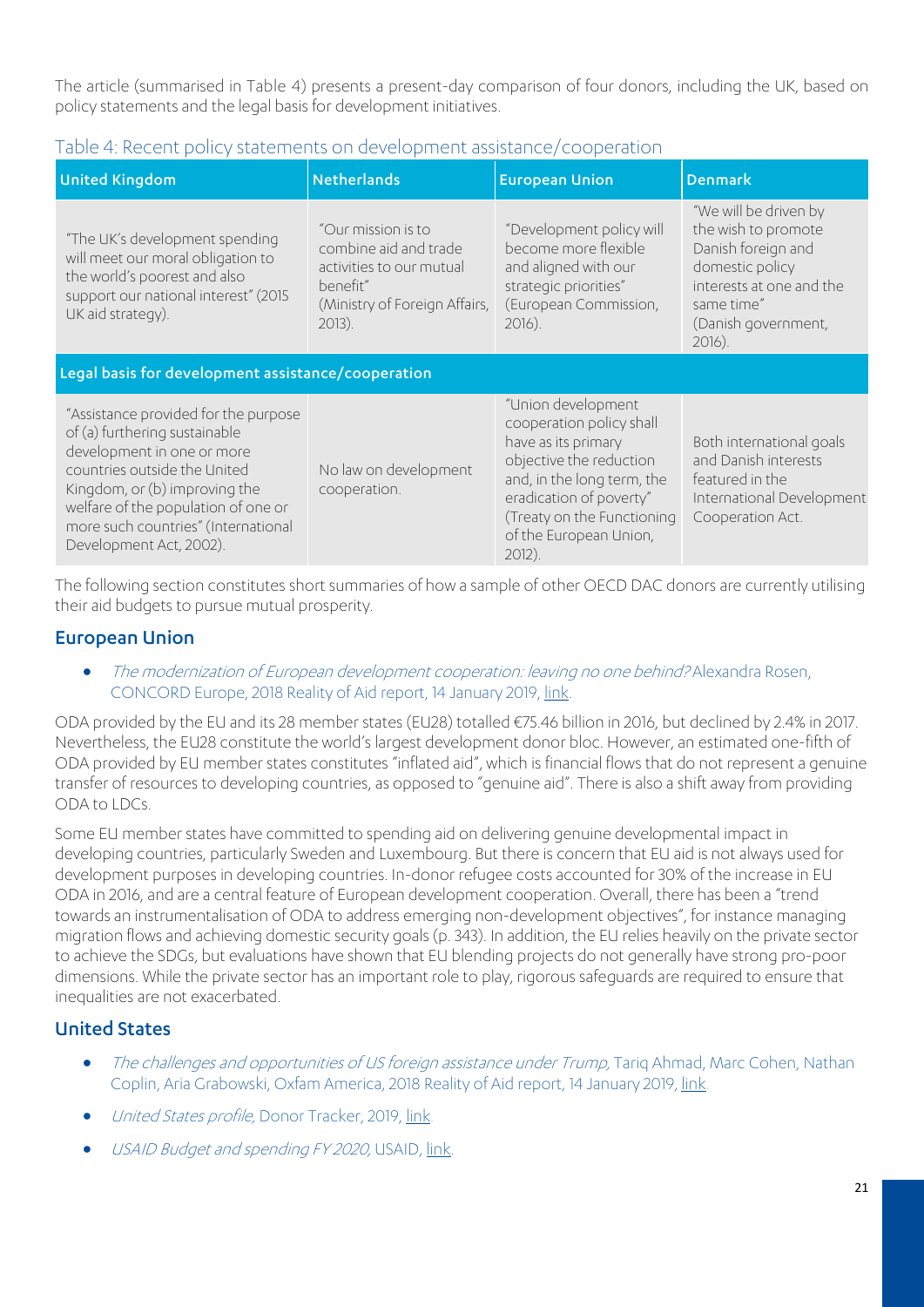The US is the largest donor country in dollar terms, but ODA accounts for only 0.17% of its GNI. In 2016, untied aid occupied 65% of the US' total bilateral ODA across all sectors and countries. Nonetheless, it is the world's largest bilateral donor and the largest provider to LDCs. The US prioritises countries where it has strategic interests. The greatest beneficiaries are Israel, Egypt, Jordan, Afghanistan, Kenya, Tanzania, Uganda and Zambia. Development assistance has been, and continues to be, strongly linked to US national security and economic growth. In April 2017, President Trump issued an executive order that requires government agencies to 'buy American and hire American'.

The Trump administration has also renewed the US' focus on supporting the private sector in development. Private sector growth is at the centre of the Millennium Challenge Corporation's mission. Congress introduced legislation in February 2018 to revamp and expand the US' development finance institution, the Overseas Private Investment Corporation (OPIC). The Better Utilisation of Investments Leading to Development (BUILD) Act would replace OPIC with the US International Development Finance Corporation, at double the capitalisation rates, which would continue to give preference to US firms. The initial text of the bill would have seen a dramatic reduction in the robustness of a 33-year-old prohibition of investments in countries whose governments fail to uphold labour rights.

The 'America First' rhetoric has thus far not entirely subverted the poverty reduction focus of US aid, and Congress has thus far resisted President Trump's attempts to dramatically cut foreign assistance.

#### <span id="page-21-0"></span>Sweden

- Policy framework for Swedish development cooperation and humanitarian assistance, Government Communication 2016/17:60, Government Offices of Sweden, 12 May 2017, [link.](https://www.government.se/49a184/contentassets/43972c7f81c34d51a82e6a7502860895/skr-60-engelsk-version_web.pdf)
- Sweden profile, Donor Tracker, 2019[, link.](https://donortracker.org/sites/default/files/donor_pdfs/DonorTracker_Profile_Sweden_2019-1-18.pdf)

Sweden has exceeded the 0.7% ODA-to-GNI target each year since 1975, and it has committed to spend 1% of its GNI on ODA since 2008 (1.04% in 2018). It is the largest donor in proportion to the size of its economy, and the sixthlargest donor country, with net ODA at \$5.8 billion in 2018. 68% of Sweden's bilateral ODA was allocated to lowincome countries (when excluding unallocated funding) in 2015-17.

The Swedish government does not have an explicit approach to using aid for mutual prosperity. In 2014, the Swedish government announced a new policy framework for development cooperation. The framework is characterised by two overarching perspectives: the perspective of poor people on development and a rights-based perspective (p. 3). The former perspective means taking a comprehensive approach to the situation, needs, conditions and priorities of a person living in poverty, with poor women, girls, men and boys as the key focus. This also includes the four fundamental principles of human rights: non-discrimination, participation, openness and transparency, and responsibility and accountability. The Swedish government focuses on three thematic areas: conflict, gender, and the environment and climate change. The Swedish government is committed to the principle of the country partner ownership and that its development cooperation "must be adapted to conditions and needs and where Swedish development cooperation has an added value – for countries, regions or organisations". The policy framework recognises that "cooperation with business actors in partner countries and internationally is essential to development" as it "helps to mobilise both private sector capacity for initiatives, creativity, experience and expertise and its financial resources for sustainable development. Business has a central role to play in economic development and is essential for job creation" (pp.53-54).

#### <span id="page-21-1"></span>Japan

- Emphasizing SDGs but increased instrumentalization under the new development cooperation charter, Akio Takayanagi, Japan NGO Center for International Cooperation (JANIC), 2018 Reality of Aid report, 14 January 2019, [link.](http://www.realityofaid.org/wp-content/uploads/2018/12/RoA-Full-Report2018FINAL3-min.pdf)
- Development cooperation charter, Ministry of Foreign Affairs Japan, 10 February 2015, [link.](https://www.mofa.go.jp/files/000067701.pdf)
- Japan profile, Donor Tracker, 2019, [link.](https://donortracker.org/sites/default/files/donor_pdfs/DonorTracker_Profile_Japan_2019-1-17.pdf)

Japan is the fourth-largest donor country in absolute terms, spending \$14.2 billion in 2018. This accounts for 0.28% of Japan's GNI. Loans are the major modality, with only 27.2% of Japan's ODA provided in the form of grant aid. Most of Japan's ODA is provided bilaterally (82% in 2017).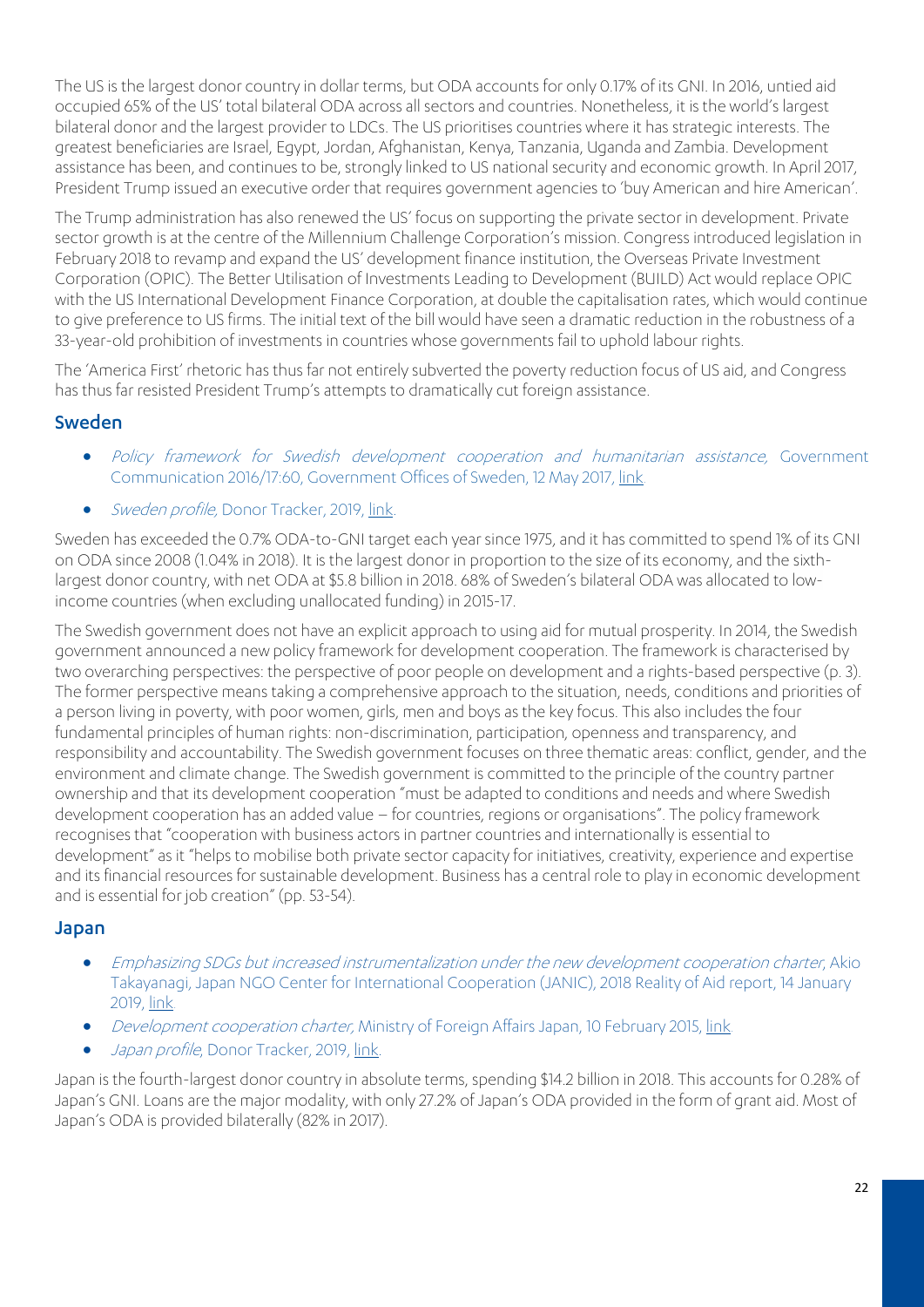The current policy framework for Japanese aid is the Development Cooperation Charter, which states that the government prioritises the promotion of economic growth and uses ODA to promote Japan's national interests, including by involving the Japanese private sector in development cooperation in emerging markets. Another characteristic of Japanese ODA is that it focuses very much on Asian countries such as India, Vietnam and Bangladesh (top three recipients), although Japan is now also strengthening its relationship with Africa, particularly in the areas of strengthened governance and infrastructure development. The Japanese NGO JANIC has criticised Japan's ODA for being too focused on Asia and growth-oriented sectors, rather than sectors directly related to poverty reduction.

Japan has a record of tied aid. At one point, more than 95% of Japan's bilateral aid was tied to Japanese suppliers. Most of Japan's aid is now formally untied, but there continue to be issues around how aid is reported, with no reporting on the tying status of 10.2% of its aid. In addition, the government is under constant pressure from the Japanese business community to increase tied aid, resulting in only 77.4% of Japanese ODA being untied in 2016 (12.4% tied).

# <span id="page-22-0"></span>The Netherlands

- A mixed message on ODA, Daniela Rosche, Oxfam Novib, 2018 Reality of Aid report, 14 January 2019[, link.](http://www.realityofaid.org/wp-content/uploads/2018/12/RoA-Full-Report2018FINAL3-min.pdf)
- *Investing in global prospects*, Government of the Netherlands, 18 May 2018, [link.](https://www.government.nl/documents/policy-notes/2018/05/18/investing-in-global-prospects)
- The Netherlands profile, Donor Tracker, 2019, [link.](https://donortracker.org/country/netherlands)
- The Netherlands is an innovative aid provider but budget pressures a concern, OECD-DAC, 28 June 2018, [link.](https://www.oecd.org/newsroom/the-netherlands-is-an-innovative-aid-provider-but-budget-pressures-a-concern.htm)

Up until 2010, the Netherlands spent around 0.8% of its GNI on ODA. Despite strong economic growth, the Netherlands spent 0.6% of GNI in 2017, the lowest level since 1974. This shift is to support cuts implemented by the previous cabinet (Rutte-II government) which, under pressure from populist parties, "promoted a view that development aid was no longer needed and private development finance and private sector development were better suited to help the poorest countries progress; about half of the ODA allocated towards the Netherlands private sector instrument is made available to Dutch businesses" (Reality of Aid, p.376). As a result, the Netherlands now ranks seventh among OECD DAC donors in terms of ODA spending. The 2017 OECD DAC Peer Review report also expresses concern over cuts to the aid budget which may divert funds from core development projects. The current cabinet is now committed to compensating for the cuts by allocating an additional \$2.5 billion between 2019 and 2022 as ODA. Nevertheless, it is projected that ODA will only account for 0.54% of GNI in 2022.

The Rutte-II government also adopted the Agenda for Aid and Trade, merging the roles of the ministries of trade and development cooperation into one. Development cooperation is regarded as an integral part of Dutch foreign policy. Released in May 2018, the policy document 'Investing in Global Prospects: For the World, For the Netherlands' laid out the objectives and priorities of Dutch development policy, with "promoting the economic growth of the Netherlands" as one of four objectives. The Netherlands focuses on four thematic priorities: 1) security and the rule of law, 2) water management, 3) food security, and 4) sexual and reproductive health and rights including HIV/AIDS. Gender equality is also a cross-cutting theme within Dutch development policy.

#### <span id="page-22-1"></span>**Norway**

- What next for the long-standing champion of high aid levels? Irene Dotterud-Flaa, Save the Children Norway, 2018 Reality of Aid report, 14 January 2019, [link.](http://www.realityofaid.org/wp-content/uploads/2018/12/RoA-Full-Report2018FINAL3-min.pdf)
- Norway profile, Donor Tracker, 2019, [link.](https://donortracker.org/country/norway)

Norway has consistently been seen as a 'top-performing' donor, one of the only ones to have met the UN commitment to spending at least 0.7% of GNI on ODA. Norway consistently maintains its ODA level at around 1% of its GNI (although this was not met in 2018 due to its economic performance) and spends 0.15to 0.20% of its GNI on ODA to LDCs. In line with its commitment to ensuring aid effectiveness, Norway has 100% untied aid.

Traditionally, Norwegian aid is spread between altruism, solidarity and national interests (Reality of Aid 2018). However, under the current government, "national interests, namely migration control or national security, have taken a more prominent role in the aid and development policy" (Reality of Aid, p. 385). For instance, ODA has been used to cover in-donor refugee costs in Norway and "Norwegian interests related to migration and security have partly shaped the rationale and geographical focus" for ODA commitment (p.391). Private sector development and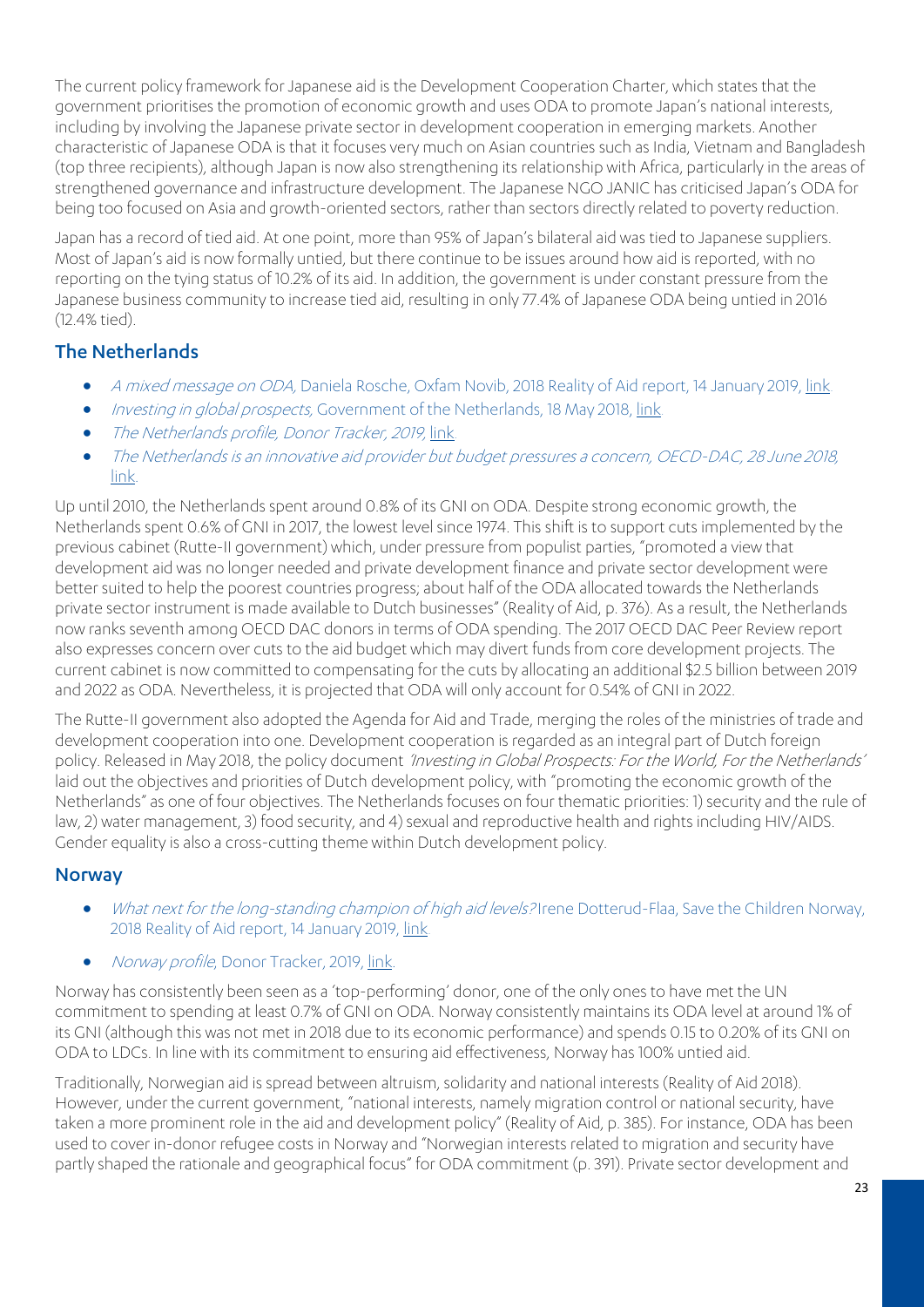job creation in partner countries is one of the five priority sectors that Norway focuses on. Norfund, a state-owned DFI, has received increasing levels of funding from the government (NOK 20.4 billion by the end of 2017). The government also acknowledges the important role the private sector can play in poverty reduction. The other four sector priorities are: 1) education, with a focus on girls, 2) global health, 3) climate, renewable energy and the environment, and 4) humanitarian assistance.

#### <span id="page-23-0"></span>Switzerland

- Decreasing ODA funds, increasingly spent on migration and public-private partnership the test in a new political reality, Eva Schmassmann and Jürg Staudenmann, Alliance Sud, 2018 Reality of Aid report, 14 January 2019, [link.](http://www.realityofaid.org/wp-content/uploads/2018/12/RoA-Full-Report2018FINAL3-min.pdf)
- Findings from the 2019 development co-operation peer review Switzerland, OECD, 5 April 2019[, link.](https://www.oecd.org/dac/peer-reviews/Switzerland-2019-Infographic.pdf)

Switzerland achieved its parliament's objective of spending 0.5% of its GNI on ODA in 2015, but this was mainly due to an increase in in-donor refugee costs. In 2017, ODA represented 0.46% of Swiss GNI. Right-wing politicians have been pushing for closer links between development cooperation and migration, as demonstrated by a request to make Eritrea a priority country for Swiss development projects because Eritreans represent the largest group of asylum seekers in Switzerland.

Adopted by the Swiss parliament in 2016, the Dispatch on Switzerland's International Cooperation is a strategy paper which guides aid activities for 2017-20. The strategy for Swiss development cooperation is strongly oriented towards the 2030 SDGs, with a focus on fragile states and countries in southern Africa. Cooperation with the private sector is one of the key objectives. However, this was soon followed by a large-scale austerity programme which significantly cut back on bilateral cooperation through the Swiss Development Cooperation (SDC) agency. In 2017, the Agency had \$175 million less for long-term development cooperation than in 2015.

Switzerland increasingly seeks partnerships with the private sector. It is estimated that these partnerships will be doubled by 2020. However, instead of working with local or national partners or small and medium enterprises in the global south, SDC partners mostly with Swiss multinationals such as Nestlé, and these programmes are usually based in middle-income countries (such as Vietnam or India). The rationale for these private sector partnerships is centred on incentives for Swiss-based private companies. The 2019 OECD DAC Peer Review recommends that Switzerland put in place measures to safeguard the focus of its ODA on poverty reduction and sustainable development.

# <span id="page-23-1"></span>Italy

- Development cooperation to the test in a new political reality, Luca de Fraia, Action Aid Italy, 2018 Reality of Aid report, 14 January 2019, [link.](http://www.realityofaid.org/wp-content/uploads/2018/12/RoA-Full-Report2018FINAL3-min.pdf)
- Italy Donor profile, Donor Tracker, [link.](https://donortracker.org/country/italy)

In 2017, Italy's ODA represented 0.29% of its GNI, making it the eighth-largest donor. In 2018, Italy spent \$5 billion on ODA, representing 0.24% of its GNI, a slight decrease from the previous year. However, these figures are inflated due to high in-donor refugee costs, which account for a significant portion of ODA spending. In 2017, Italy spent 56.2% on refugee costs in Italy. The majority of Italy's aid goes to sub-Saharan Africa and the Middle East and North Africa (38%) and is focused on mitigating the root causes of migration and displacement. Only about 0.05% of GNI is allocated to ODA spending in LDCs (figures from 2015-16).

A broad reform of the Italian development sector was launched in 2014, culminating in the establishment of the Italian Agency for Development Cooperation (AICS), which began operating in 2016. Italy is also working towards greater transparency by becoming a member of the International Aid Transparency Initiative in 2017. AICS was allocated €488 million in 2018. Support for civil society organisations increased from €94 million in 2014 to €137 million in 2016. Private companies can also be part of the development cooperation system, subject to their performance against global human rights standards. A financial development facility has been introduced within Cassa Depositi e Prestiti – a publicly owned financial institution which manages postal savings – to mobilise resources from the private sector.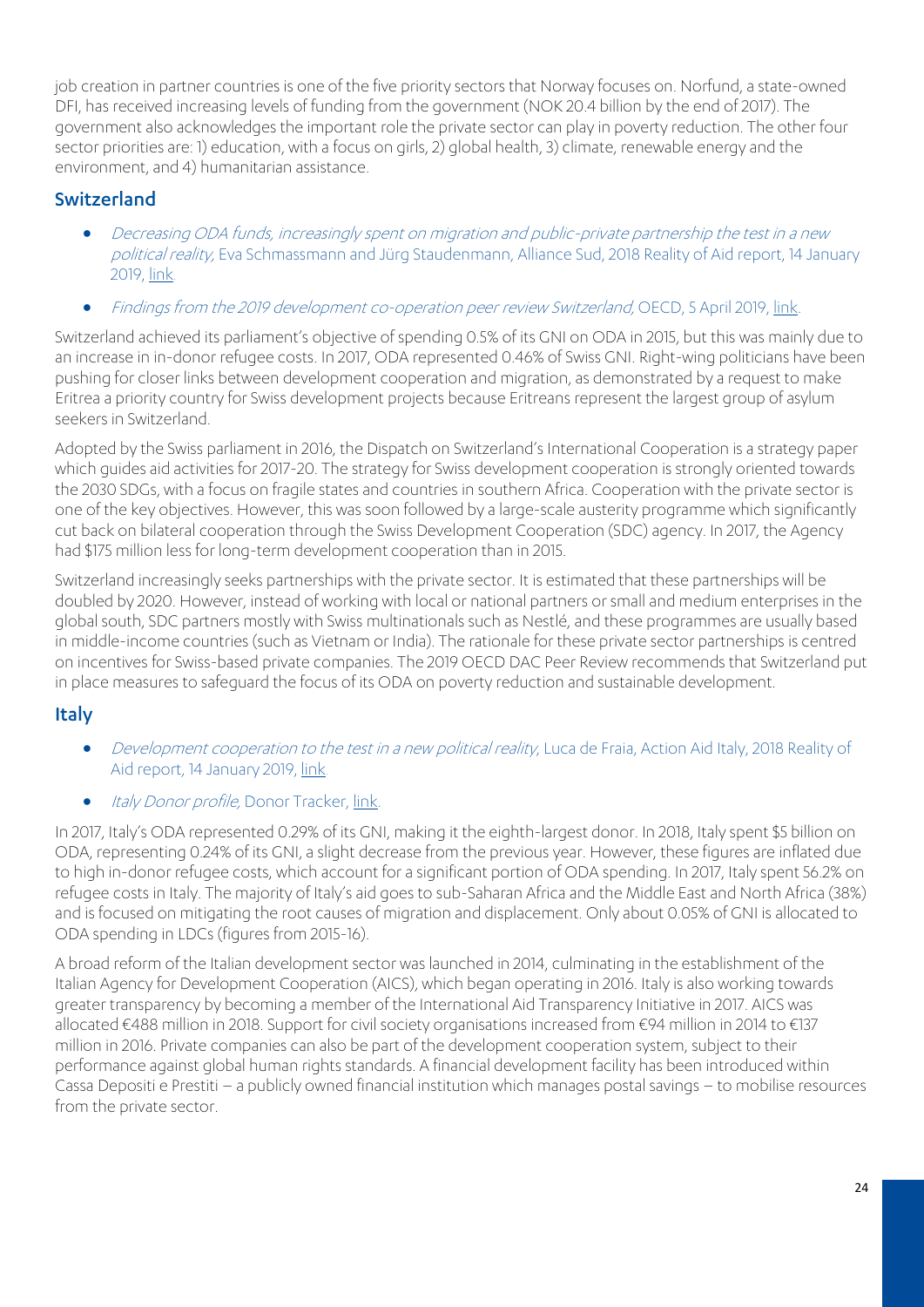# <span id="page-24-0"></span>China

- China's eight principles for economic aid and technical assistance to other countries, People's Republic of China, January 1964[, link.](http://www.china.org.cn/government/whitepaper/2011-04/21/content_22411843.htm)
- China's development global footprint, AidData, 2019[, link.](https://www.aiddata.org/china-official-finance)

China is both an aid recipient and a substantial development assistance partner/donor, but its concept and delivery of aid is fundamentally different from OECD DAC donors. Both the 2011 and 2014 Foreign Aid White Papers state that 'mutual benefits' and 'win-win' are basic principles of Chinese foreign assistance, and mutual benefit is achieved through economic and technical cooperation with other developing countries. This aid philosophy is based on the Eight Principles for Economic Aid and Technical Assistance, developed in 1964: the Chinese government "always bases itself on the principle of equality and mutual benefit in providing aid to other countries. It never regards such aid as a kind of unilateral alms but as something mutual."

On a DAC equivalency basis, China is the eighth-largest donor in the world (\$6.1 billion in 2015). Loans and tied aid are given priority over other aid modalities. ODA occupies only a small portion of China's Official Finance, while the majority of it is categorised as Other Official Flows (non-concessional, with less than a 25% grant element and primarily for commercial purposes). Of the top ten recipients of Chinese ODA, seven are African countries. China has a clear focus on infrastructure, with projects across the energy, transportation and communications sectors.

<span id="page-24-1"></span>China's International Development Cooperation Agency was established in 2018 but the majority of Chinese foreign aid remains in the hands of the Ministry of Commerce. Economic cooperation is a key characteristic of China's development aid. The Belt and Road Initiative, launched in 2013, is an example of how China pursues mutual benefit under its foreign affairs/assistance policy.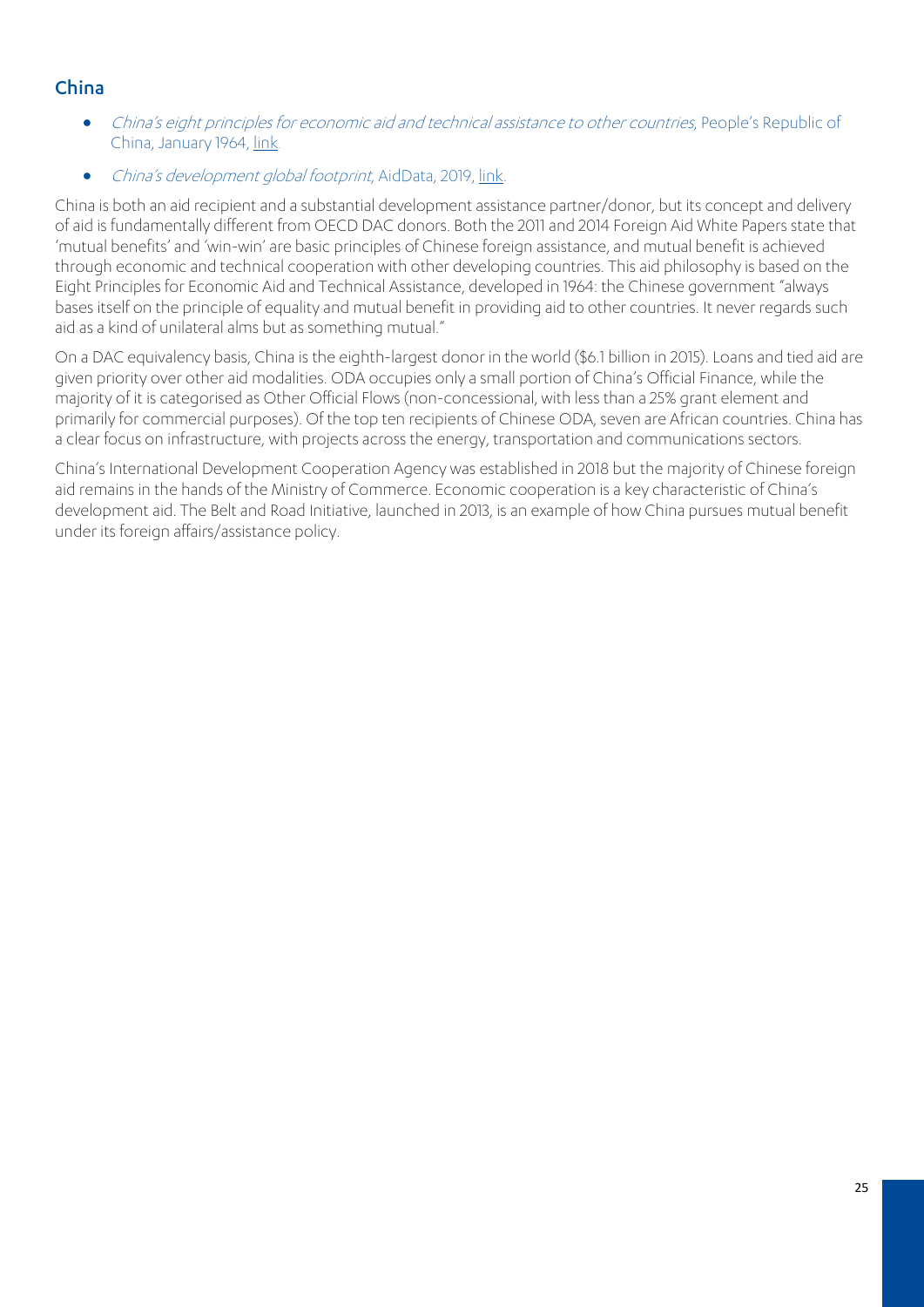# List of references

ActionAid (1998). In whose benefit? The case for untying aid. ActionAid, April[, link.](https://www.actionaid.org.uk/sites/default/files/doc_lib/66_1_whose_benefit.pdf)

Ahmad, T., Cohen, M., Coplin, N., Grabowski, A. and Oxfam America (2019) "The challenges and opportunities of US foreign assistance under Trump" in Reality of Aid 2018 Report. The changing faces of development aid and cooperation: encouraging global justice or buttressing inequalities? IBON International, December, [link.](http://www.realityofaid.org/wp-content/uploads/2018/12/RoA-Full-Report2018FINAL3-min.pdf)

Aid Data (2019). China's Development Global Footprint. AidData, 2019, [link.](https://www.aiddata.org/china-official-finance)

Anderson, M., Juden, M. and Rogerson, A. (2016). After Brexit: new opportunities for global good in the national interest. Center for Global Development, August, [link.](https://www.cgdev.org/sites/default/files/after-brexit-new-opportunities-global-good-national-interest.pdf)

Attridge, S. and Engen, L. (2019). *Blended finance in the poorest countries: the need for a better approach*. ODI, April, [link.](https://www.odi.org/publications/11303-blended-finance-poorest-countries-need-better-approach)

Australian Government (2018). Investing in Regional Prosperity: Positioning the Aid Program to Support Australia's Economic Partnerships in Asia. Department of Foreign Affairs and Trade, Australian Government, October[, link.](https://dfat.gov.au/aid/how-we-measure-performance/ode/strategic-evaluations/Documents/investing-in-regional-prosperity.pdf)

Bermeo, S. (2018). Development, self-interest, and the countries left behind. Brookings Institute, 7 February, [link.](https://www.brookings.edu/blog/future-development/2018/02/07/development-self-interest-and-the-countries-left-behind/)

Bond (2019). The UK's global contribution to the Sustainable Development Goals. Progress, gaps and recommendations. June, [link.](https://www.bond.org.uk/sites/default/files/bond_the_uks_global_contribution_to_the_sdgs_online_full_report.pdf)

British Council (2019). *Development aid and national interests*. British Council, February, *link.* 

Carter, P. (2016). Five ways to deliver UK aid in the national economic interest. ODI, September, [link.](https://www.odi.org/sites/odi.org.uk/files/resource-documents/10897.pdf)

Center for Global Development (2018). The commitment to development index 2018, United Kingdom country report. Center for Global Development, [link.](https://www.cgdev.org/commitment-development-index-2018)

Clay, E.J., Geddes, M. and Natali, L. (2009). Untying aid: is it working? Thematic study on the developmental effectiveness of untied aid: evaluation of the implementation of the Paris Declaration and of the 2001 DAC recommendation on untying ODA to the LDCS. An evaluation of the implementation of the Paris Declaration. ODI, [link.](https://www.odi.org/sites/odi.org.uk/files/odi-assets/publications-opinion-files/6865.pdf)

Collier, P. (2016). Ethical foundations for aid: duty of rescue and mutual benefit. ABC Religion and Ethics, September, [link.](https://www.abc.net.au/religion/ethical-foundations-for-aid-duty-of-rescue-and-mutual-benefit/10096596)

De Fraia (2018). "Development cooperation to the test in a new political reality" in Reality of Aid 2018 Report. The changing faces of development aid and cooperation: encouraging global justice or buttressing inequalities? IBON International, December[, link.](http://www.realityofaid.org/wp-content/uploads/2018/12/RoA-Full-Report2018FINAL3-min.pdf)

Development Initiatives (2017). ODA modernisation background paper. Development Initiatives, September[, link.](http://devinit.org/wp-content/uploads/2017/09/Backgound-paper_ODA-modernisation.pdf)

Donor Tracker (2019). Japan Profile. Donor Tracker, [link.](https://donortracker.org/sites/default/files/donor_pdfs/DonorTracker_Profile_Japan_2019-1-17.pdf)

Donor Tracker (2019). The Netherlands Profile. Donor Tracker[, link.](https://donortracker.org/country/netherlands)

Donor Tracker (2019). Norway Profile. Donor Tracker, [link.](https://donortracker.org/country/norway)

Donor Tracker (2019). Italy Profile, Donor Tracker, [link.](https://donortracker.org/country/italy)

Donor Tracker (2019). United States Donor Profile. Donor Tracker, [link.](https://donortracker.org/sites/default/files/donor_pdfs/DonorTracker_Profile_USA_2019-1-22.pdf)

Dotterud-Flaa, I. (2018). "What next for the long-standing champion of high aid levels?" in Reality of Aid 2018 Report. The changing faces of development aid and cooperation: encouraging global justice or buttressing inequalities? IBON International, December, [link.](http://www.realityofaid.org/wp-content/uploads/2018/12/RoA-Full-Report2018FINAL3-min.pdf)

Draper, P., Freytag, A., Dörffel, C. and Schuhmann, S. (2019). Trade, inclusive development, and the global order. Global Summitry, 4(1), pp. 30-49[, link.](https://academic.oup.com/globalsummitry/article/4/1/30/5453526) 

Dupont, J. (2017). *Global Britain, global challenges. How to make aid more effective.* Policy Exchange, July[, link.](https://policyexchange.org.uk/wp-content/uploads/2017/07/Global-Britain-Global-Challenges-5th-July.pdf)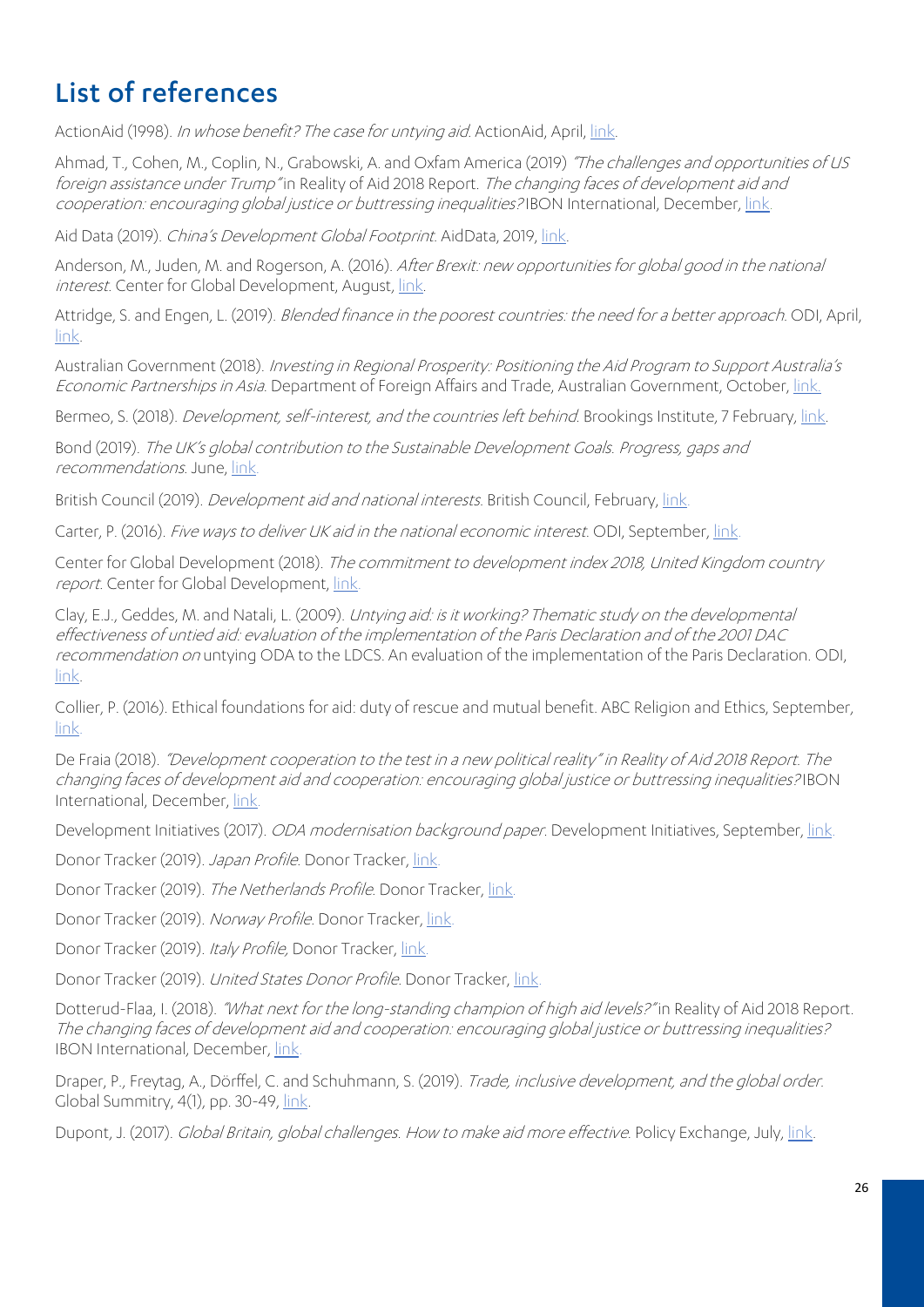Edwards, S. (2015). Economic development and the effectiveness of foreign aid, a historical perspective. KYKLOS, 68(3), pp. 277-316[, link.](https://papers.ssrn.com/sol3/papers.cfm?abstract_id=2637674) 

Fisher, J. (2018). "'Success' and 'failure' in international development: assessing evolving UK objectives in conditional aid policy since the cold war" in Kruck. A., Oppermann, K. and Spencer, A. (2018) Political mistakes and policy failures in international relations. UK: Palgrave Macmillan, link.

Government Offices of Sweden (2017). Policy framework for Swedish Development Cooperation and humanitarian assistance government communication 2016/17:60. Government Offices of Sweden, 12 May[, link.](https://www.government.se/49a184/contentassets/43972c7f81c34d51a82e6a7502860895/skr-60-engelsk-version_web.pdf)

Government of the Netherlands (2018). Investing in Global Prospects. Government of the Netherlands, 18 May[, link.](https://www.government.nl/documents/policy-notes/2018/05/18/investing-in-global-prospects)

Green, M. (2018). "UK aid in the national interest – in the interest of the poorest?" in The Reality of Aid 2018: the changing faces of development aid and cooperation'. IBON International, 14 January 2019, link.

Griffiths, J. (2018). Aid for the private sector: continued controversy on ODA rules. ODI, 17 October[, link.](https://www.odi.org/blogs/10699-aid-private-sector-continued-controversy-oda-rules)

Gulrajani, N. and Calleja, R. (2018). The principled aid index. Policy Briefing. ODI, March, link.

Harrington, J. and Manji, A. (2018). Judicial review and the future of UK development assistance: On the Application of O v Secretary of State for International Development (2014). Legal Studies, 38(2), pp. 320-335, [link.](https://www.cambridge.org/core/journals/legal-studies/article/judicial-review-and-the-future-of-uk-development-assistance-on-the-application-of-o-v-secretary-of-state-for-international-development-2014/742B00FD8E74201CA13D966EFCB3611C)

IDC (2017). UK aid: allocation of resources. Seventh report of session 2016-17. International Development Committee, House of Commons, HC 100, 28 March, [link.](https://publications.parliament.uk/pa/cm201617/cmselect/cmintdev/100/100.pdf)

Janus, H. and Keijzer, N. (2019). The 'global Britain' report: rule-breaking in foreign aid will not strengthen UK soft power. Global Development Institute, 12 February, link.

Johansson, L.M. and Pettersson, J. (2009). The relation between aid and bilateral trade: are Nordic donors different? UTV Working Paper, Sida, [link.](https://www.researchgate.net/profile/Jan_Pettersson4/publication/272160735_The_Relation_between_Aid_and_Bilateral_Trade_Are_Nordic_Donors_Different/links/54dc62aa0cf2a7769d95f77a/The-Relation-between-Aid-and-Bilateral-Trade-Are-Nordic-Donors-Different.pdf)

Keijzer, N. and Lundsgaarde, E. (2017) When unintended effects become intended. Implications of 'mutual benefit' discourse for development studies and evaluation practice. Ministry of Foreign Affairs of the Netherlands, January, [link.](http://pure.diis.dk/ws/files/851008/keijzer_lundsgaarde_2017_7.pdf)

Kim, S.K. and Kim, Y.H. (2016). Is tied aid bad for the recipient countries? Economic Modelling, 53, pp. 289-301, [link.](https://www.sciencedirect.com/science/article/pii/S0264999315003934)

Lankester, T. (2018). "When foreign aid and wider foreign policy goals clash: the Pergau Dam Affair" in Kruck, A., Oppermann, K. and Spencer, A. (2018) Political mistakes and policy failures in international relations. UK: Palgrave Macmillan[, link.](https://www.palgrave.com/gp/book/9783319681726)

Lieshout, P., Went, R. and Kremer, M. (2010) Less pretention, more ambition. Development policy in times of globalization. The Hague: Amsterdam University Press[, link.](https://www.researchgate.net/publication/282337393_Less_pretention_more_ambition_Development_policy_in_times_of_globalization)

Martínez-Zarzoso, I., Nowak-Lehmann, F., Parra, M.D. and Klasen, S. (2014). Does foreign aid promote recipient exports to donor countries? Commercial interest versus instrumental philanthropy. KYKLOS, 67(4), pp. 559-587, [link.](https://onlinelibrary.wiley.com/doi/10.1111/kykl.12068)

Mawdsley, E. (2015). DFID, the private sector and the re-centring of an economic growth agenda in international development. Global Society, 29(3), link.

Mawdsley, E. (2017). National interests and the paradox of foreign aid under austerity: Conservative governments and the domestic politics of international development since 2010. Geographical Journal, 183(3), pp. 223-232, [link.](https://rgs-ibg.onlinelibrary.wiley.com/doi/abs/10.1111/geoj.12219)

Mawdsley, E., Overton, J., Murray, W.E. and Scheyvens, R. (2017). Exporting stimulus and "shared prosperity": reinventing foreign aid for a retroliberal era. Development Policy Review, 36 (S1)[, link.](https://www.researchgate.net/publication/317802481_Exporting_Stimulus_and_)

Meeks, P. (2018). Development, untied: unleashing the catalytic power of Official Development Assistance through renewed action on untying. European Network on Debt and Development (Eurodad), September[, link.](https://eurodad.org/files/pdf/5ba3a41be1899.pdf)

Metcalfe-Hough, V., Menocal, A.R. et al. (2018). Aid, security and Britain's role in the world: proposals for coherent government action. ODI, April, [link.](https://www.odi.org/publications/11078-aid-security-and-britain-s-role-world-proposals-coherent-government-action)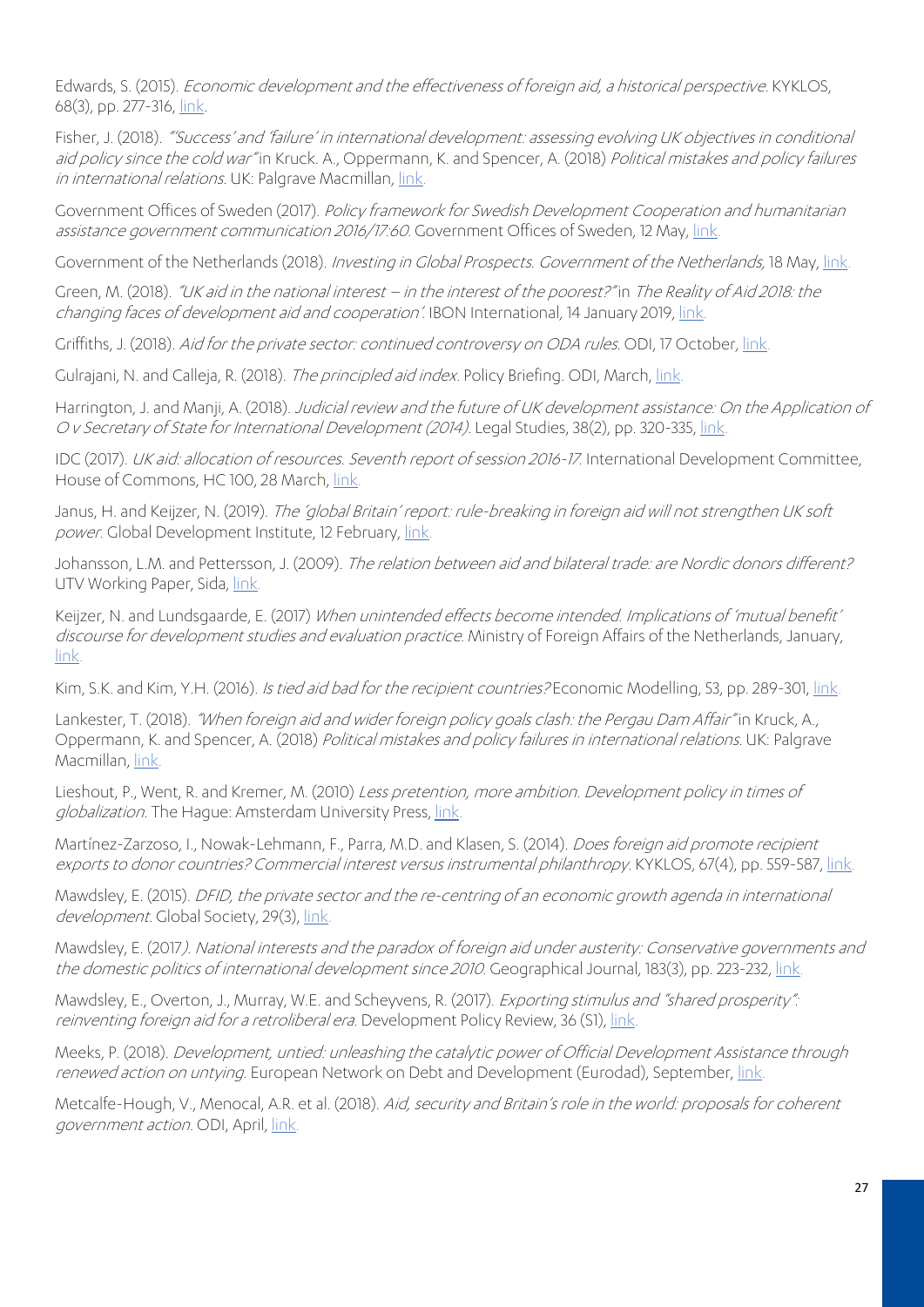Ministry of Foreign Affairs Japan (2015). Development Cooperation Charter. Ministry of Foreign Affairs Japan, 10 February[, link.](https://www.mofa.go.jp/files/000067701.pdf)

Mitchell, I. and Ritchie, E. (2018). How should UK development finance count as aid? Center for Global Development, 18 October, [link.](https://www.cgdev.org/blog/how-should-uk-development-finance-count-aid)

Norley, P. and Rosenthal, J. (2019). Institutions for trade: translating trade into development impact. IMC Worldwide, 11 June[, link.](https://assets.publishing.service.gov.uk/media/5d30a2db40f0b64a8626b7c2/524_Supporting_Trade_for_Institutions.pdf)

OECD (2018). 2018 Report on the DAC untying recommendation. OECD, 13June 2018, [link.](https://www.oecd.org/dac/financing-sustainable-development/development-finance-standards/DCD-DAC(2018)12-REV2.en.pdf)

OECD (2019). DAC recommendation on untying ODA. OECD/LEGAL/5015, [link.](https://legalinstruments.oecd.org/public/doc/140/140.en.pdf)

OECD (2019). Infographics. Findings from the 2019 Development Co-operation Peer Review Switzerland. 5 April, [link.](https://www.oecd.org/dac/peer-reviews/Switzerland-2019-Infographic.pdf)

OECD (2014). Italy - OECD DAC Peer Review of Development Cooperation, 2014, link.

OECD (2018). The Netherlands is an innovative aid provider but budget pressures a concern. OECD, 28 June[, link.](https://www.oecd.org/newsroom/the-netherlands-is-an-innovative-aid-provider-but-budget-pressures-a-concern.htm)

OECD (2019). Revised DAC recommendation on untying ODA. OECD, 24 January, link.

OECD (2011). Strengthening accountability in aid for trade. OECD, 31 October[, link.](https://www.oecd.org/dac/aft/strengthening-accountability-in-aid-for-trade-9789264123212-en.htm)

OECD (2013). Succeeding with trade reforms: the role of aid for trade. OECD, 22 May, [link.](https://www.oecd.org/dac/aft/succeeding-with-trade-reforms-9789264201200-en.htm)

OECD (2016). TOSSD compendium for public consultation (draft). OECD, June[, link.](https://www.oecd.org/dac/financing-sustainable-development/TOSSD%20Compendium2016.pdf) 

Ohashi, H. (2018). The Belt and Road Initiative (BRI) in the Context of China's Opening-up Policy. Journal of Contemporary East Asian Studies, 7(2), pp. 85-103, [link.](https://www.tandfonline.com/doi/pdf/10.1080/24761028.2018.1564615?needAccess=true)

ONE (2019). Real aid index[. link.](https://www.one.org/international/real-aid-index/)

Oxfam (2019). Hitting the Target: An agenda for aid in times of extreme inequality, Briefing Paper. Oxfam Briefing Paper, 8 April, [link.](https://reliefweb.int/sites/reliefweb.int/files/resources/bp-hitting-the-target-aid-inequality-agenda-080419-en.pdf)

People's Republic of China (2017). Building the Belt and Road: concept, practice and China's contribution. Office of the Leading Group for the Belt and Road Initiative, May[, link.](https://eng.yidaiyilu.gov.cn/wcm.files/upload/CMSydylyw/201705/201705110537027.pdf)

People's Republic of China (1964). China's eight principles for economic aid and technical assistance to Other Countries. People's Republic of China[, link.](http://www.china.org.cn/government/whitepaper/2011-04/21/content_22411843.htm)

People's Republic of China (2014). China's foreign aid 2014. People's Republic of China, 10 July[, link.](http://english.gov.cn/archive/white_paper/2014/08/23/content_281474982986592.htm)

Pettersson, J. (2011). Aid, aid for trade, and bilateral trade: an empirical study. The Journal of International Trade and Economic Development, 22(6), pp. 866-894, [link.](https://www.tandfonline.com/doi/citedby/10.1080/09638199.2011.613998?scroll=top&needAccess=true)

Pincin, J.A. (2013) Political power and aid-tying practices in the development assistance committee countries. Oxford Development Studies, 41(3), pp. 372-390[, link.](https://www.tandfonline.com/doi/abs/10.1080/13600818.2013.812724?tokenDomain=eprints&tokenAccess=55W8i7sjKhI3znaZnd46&forwardService=showFullText&doi=10.1080%2F13600818.2013.812724&doi=10.1080%2F13600818.2013.812724&journalCode=cods20) 

Rosche, D. (2018). "A mixed message on ODA" in Reality of Aid 2018 Report. The changing faces of development aid and cooperation: encouraging global justice or buttressing inequalities? IBON International, December, [link.](http://www.realityofaid.org/wp-content/uploads/2018/12/RoA-Full-Report2018FINAL3-min.pdf)

Rosen, A. (2018). "The modernization of European Development Cooperation: leaving no one behind?" in Reality of Aid 2018 Report. The changing faces of development aid and cooperation: encouraging global justice or buttressing inequalities? IBON International, December[, link.](http://www.realityofaid.org/wp-content/uploads/2018/12/RoA-Full-Report2018FINAL3-min.pdf)

Schmassmann, E., Staudenmann, J. and Sud, A. (2018) "Decreasing ODA funds, increasingly spent on migration and public-private partnership. The test in a new political reality" in Reality of Aid 2018 Report. The changing faces of development aid and cooperation: encouraging global justice or buttressing inequalities? IBON International, December, [link.](http://www.realityofaid.org/wp-content/uploads/2018/12/RoA-Full-Report2018FINAL3-min.pdf)

Seely MP, B. and Rogers, J. (2019). Global Britain: a twenty-first century vision. Henry Jackson Society, February, [link.](https://henryjacksonsociety.org/wp-content/uploads/2019/02/HJS-Global-Britain-%C2%AD-A-Twenty-first-Century-Vision-Report-A4-web.pdf)

Sun, Y. (2019). One year on, the role of the China International Development Cooperation Administration remains cloudy. Brookings Institution, 30 April[, link.](https://www.brookings.edu/blog/africa-in-focus/2019/04/30/one-year-on-the-role-of-the-china-international-development-cooperation-administration-remains-cloudy/)